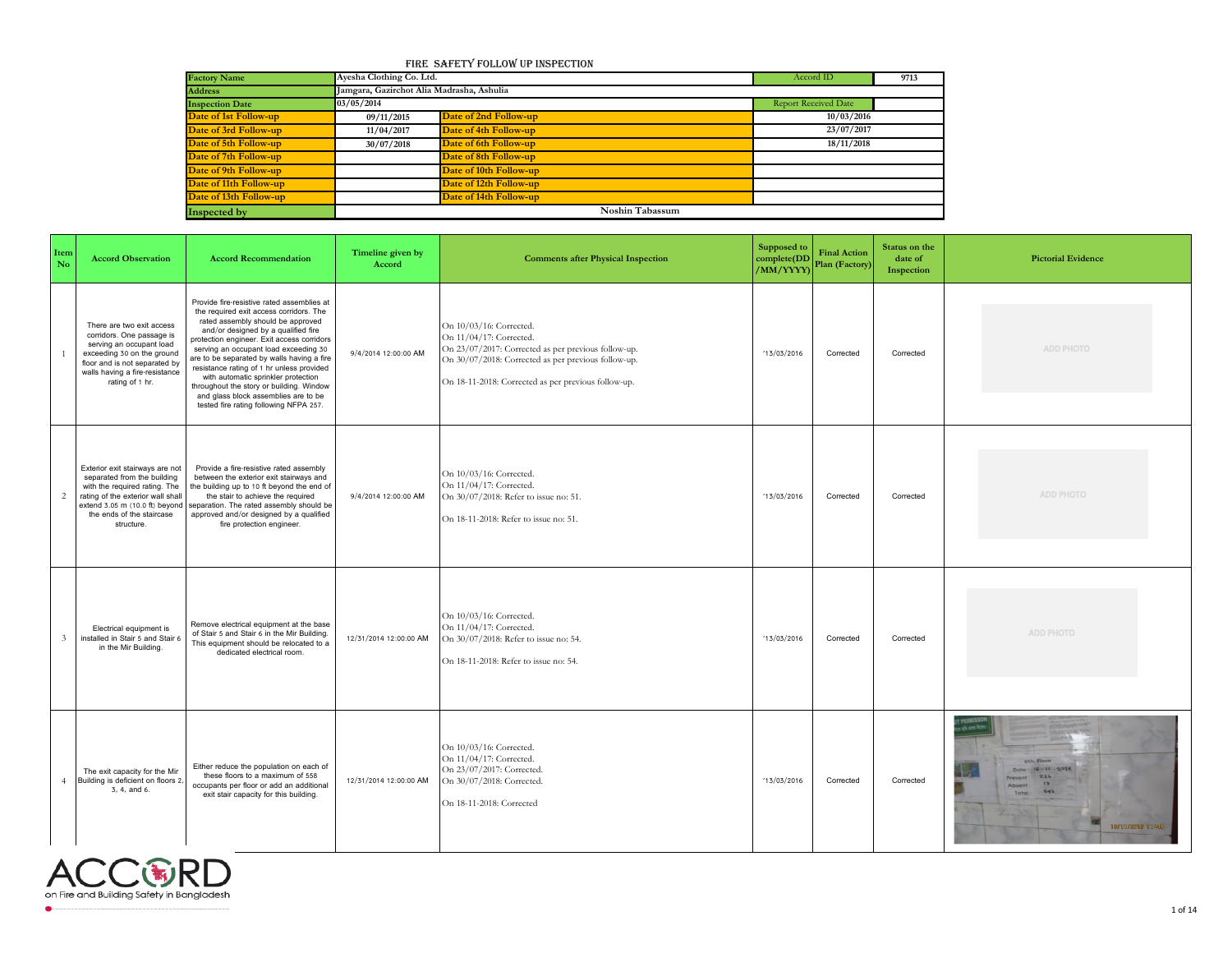| Item<br>No     | <b>Accord Observation</b>                                                                                                                                                                                                                                                                                                                       | <b>Accord Recommendation</b>                                                                                                                                                                                                            | Timeline given by<br>Accord | <b>Comments after Physical Inspection</b>                                                                                                                                                                                                                                                                                                                                                                                                                                                                                                                                                                                                                                                                                                                                                                                      | Supposed to<br>complete(DD<br>(MM/YYYY) | <b>Final Action</b><br>Plan (Factory)                                                                                                                                 | Status on the<br>date of<br>Inspection | <b>Pictorial Evidence</b>            |
|----------------|-------------------------------------------------------------------------------------------------------------------------------------------------------------------------------------------------------------------------------------------------------------------------------------------------------------------------------------------------|-----------------------------------------------------------------------------------------------------------------------------------------------------------------------------------------------------------------------------------------|-----------------------------|--------------------------------------------------------------------------------------------------------------------------------------------------------------------------------------------------------------------------------------------------------------------------------------------------------------------------------------------------------------------------------------------------------------------------------------------------------------------------------------------------------------------------------------------------------------------------------------------------------------------------------------------------------------------------------------------------------------------------------------------------------------------------------------------------------------------------------|-----------------------------------------|-----------------------------------------------------------------------------------------------------------------------------------------------------------------------|----------------------------------------|--------------------------------------|
| 5              | In the main building, the lift<br>core shaft is not fire rated.<br>Some wooden boards have<br>been fixed to close the shaft<br>doors.                                                                                                                                                                                                           | Provide a shaft enclosure of the required<br>rating by constructing the enclosure with<br>rated material of required thickness.<br>rotect the openings of shaft enclosure by<br>providing rated opening protectives.                    | 9/4/2014 12:00:00 AM        | On 10/03/16: Corrected.<br>On 11/04/17: Corrected.<br>On 23/07/2017: Corrected as per previous follow-up. Lift shaft at stair-1 shall be<br>sealed.<br>On 30/07/2018: Corrected as per previous follow up.<br>On 18-11-2018: Corrected as per previous follow up.                                                                                                                                                                                                                                                                                                                                                                                                                                                                                                                                                              | 13/03/2016                              | Corrected                                                                                                                                                             | Corrected                              | ADD PHOTO                            |
| 6              | Sliding metal security doors<br>are installed. Some metal<br>swinging doors with panic<br>hardware are being installed.<br>These doors are unlabeled,<br>unlisted and not approved.<br>There are some doors in<br>means of egress which are not<br>of the side-hinged swinging<br>type. Sliding shutter and<br>collapsible doors are available. | Replace all non-compliant doors and<br>rames in the means of egress with doors<br>that are listed, approved, automatic-<br>closing, side-swinging, fire rated doors in<br>compatible fire rated frames with latching<br>panic hardware. | 9/4/2014 12:00:00 AM        | On 10/03/16: Corrected.<br>On 11/04/17: Corrected.<br>On 23/07/2017: Corrected.<br>On 30/07/2018: Corrected.<br>On 18-11-2018: Corrected                                                                                                                                                                                                                                                                                                                                                                                                                                                                                                                                                                                                                                                                                       | 13/03/2016                              | Corrected                                                                                                                                                             | Corrected                              |                                      |
| $\overline{7}$ | There are hasps, locks, or<br>slide bolts at non-rated exit<br>doors in the direction of means<br>of egress, but all fire doors are<br>not locked under any<br>conditions.                                                                                                                                                                      | Remove all hasps, locks, slide bolts, or<br>other locking devices from all sliding doors<br>and collapsible gates.                                                                                                                      | 6/26/2014 12:00:00 AM       | On 10/03/16: Corrected.<br>On 11/04/17: Corrected.<br>On 23/07/2017: Corrected.<br>On 30/07/2018: Corrected.<br>On 18-11-2018: Corrected                                                                                                                                                                                                                                                                                                                                                                                                                                                                                                                                                                                                                                                                                       | 13/03/2016                              | Corrected                                                                                                                                                             | Corrected                              | <b>EXIT</b><br>£,<br>18/11/2019 12:1 |
| 8              | Interior exit stairways are<br>terminating through non-rated<br>exit passageways to exterior<br>discharge. Among eight interior<br>exit stairs only one exit stair<br>discharges directly to the<br>exterior of the building                                                                                                                    | Construct required rated walls and slabs<br>for the open exit passageways. Cover the<br>openings in exit passageway by opening<br>protective.                                                                                           | 9/4/2014 12:00:00 AM        | On 10/03/16: Partially corrected. Civil construction and fire door installation is<br>completed. Interfacing with fire alarm is going on.<br>Final CAP Timeline: Expired.<br>Committed Timeline: Within 13 April, 2016.<br>On 11/04/17: Same like last follow up.<br>On 23/07/2017: Factory has installed fire doors but doors were found open through<br>some external sources. Besides doors were not closing properly as door coordinators<br>were not fully functional. Stair-1 and 7 still discharge inside the building.<br>On 30/07/2018: Fire doors were found open by external source. Civil work is going<br>on at ground floor for separation of stair-1 & 7.<br>On 18-11-2018: Partially corrected. Fire door installation has been almost completed.<br>The bottom gap of the fire door shall be as per standard. | 13/04/2016                              | In progress<br>We are keeping<br>all the fire door<br>closed.<br>Civil work is<br>going on for<br>separation and<br>will be<br>completed by<br>30th November<br>2018. | In Progress                            |                                      |

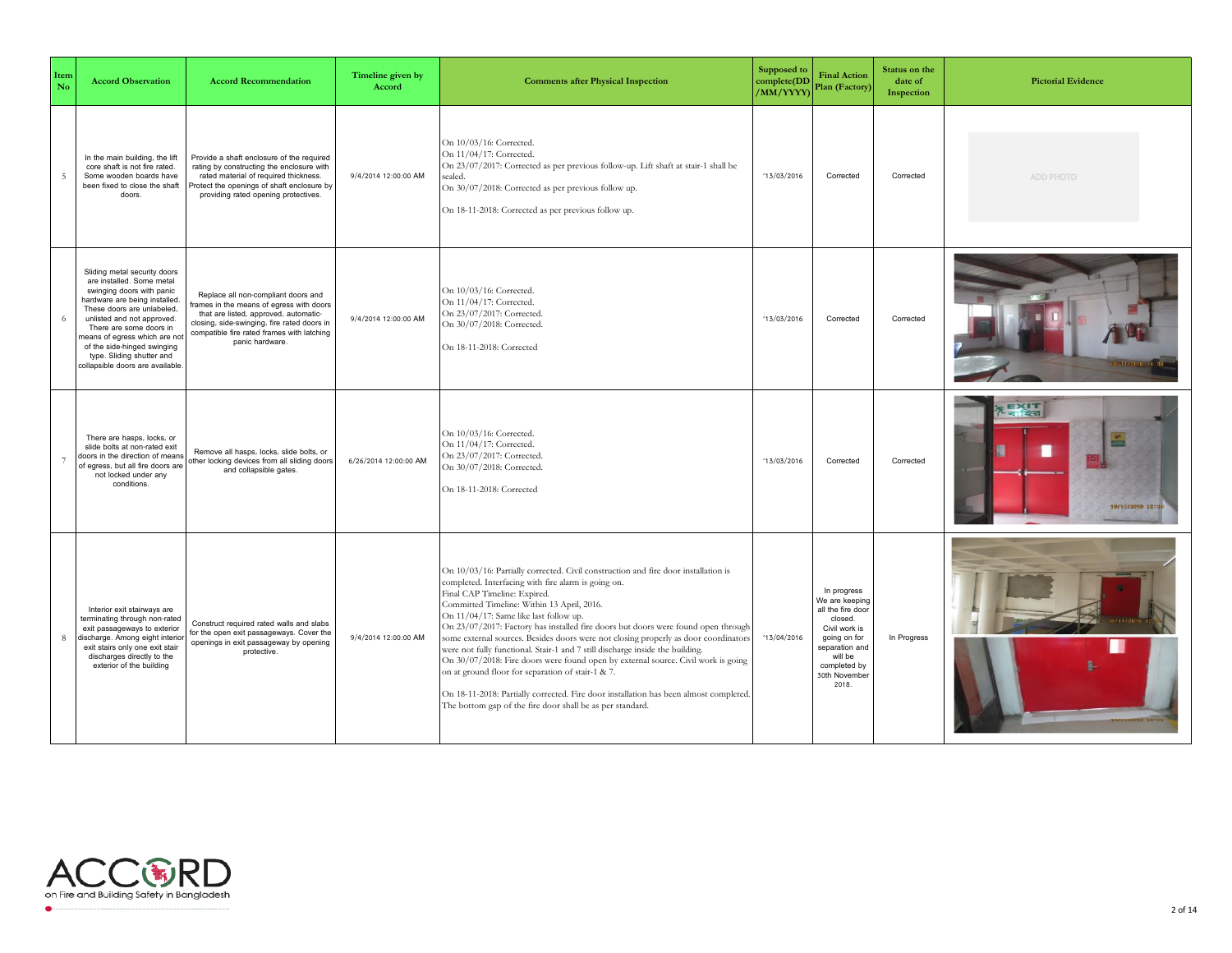| Item<br>No | <b>Accord Observation</b>                                                                                                                                                                                                                                                                                                   | <b>Accord Recommendation</b>                                                                                                                                                                                                                                                                                                                                                                                                                                                                                                                                                                        | Timeline given by<br>Accord | <b>Comments after Physical Inspection</b>                                                                                                                                                                                                                                                                                                                                                                                                                                                                                                                                                                                                                                                                                                                                                                                                                                                                                                                                                                | Supposed to<br>complete(DD<br>/MM/YYYY) | <b>Final Action</b><br>Plan (Factory)                                                                                                | Status on the<br>date of<br>Inspection | <b>Pictorial Evidence</b>     |
|------------|-----------------------------------------------------------------------------------------------------------------------------------------------------------------------------------------------------------------------------------------------------------------------------------------------------------------------------|-----------------------------------------------------------------------------------------------------------------------------------------------------------------------------------------------------------------------------------------------------------------------------------------------------------------------------------------------------------------------------------------------------------------------------------------------------------------------------------------------------------------------------------------------------------------------------------------------------|-----------------------------|----------------------------------------------------------------------------------------------------------------------------------------------------------------------------------------------------------------------------------------------------------------------------------------------------------------------------------------------------------------------------------------------------------------------------------------------------------------------------------------------------------------------------------------------------------------------------------------------------------------------------------------------------------------------------------------------------------------------------------------------------------------------------------------------------------------------------------------------------------------------------------------------------------------------------------------------------------------------------------------------------------|-----------------------------------------|--------------------------------------------------------------------------------------------------------------------------------------|----------------------------------------|-------------------------------|
| 9          | Door widths are more than<br>0.8m. Visually, some of the<br>doors appear to be fire doors.<br>However, no credible certificate<br>is available. Fire doors of<br>proper rating are required in<br>accordance with section<br>6.3.1.2.2 and 4.6. There are<br>non-rated doors present at<br>each floor of the main building. | Provide 1 hr fire protective opening<br>assemblies in 1 hr rated exit enclosure.<br>Provide 1.5 hr fire protective opening<br>assemblies in 2 hr rated exit enclosure.<br>Exits connecting three or fewer stories<br>shall be enclosed with a minimum 1-hr fire<br>resistance rating. Exits connecting four or<br>more stories shall be enclosed with a<br>minimum 2-hr fire-resistance rating. Exits<br>shall be enclosed with the same fire-<br>resistance rating as the floor penetrated<br>but will not need to exceed 2 hr. Provide<br>fire door of required rating to access the<br>corridor. | 9/4/2014 12:00:00 AM        | On 10/03/16: Partially corrected. Civil construction and fire door installation is<br>completed. Interfacing with fire alarm is going on.<br>On 11/04/17: Partially corrected. Civil construction and fire door installation is<br>completed. Interfacing with fire alarm is going on.<br>On 23/07/2017: Factory has installed fire doors but doors were found open through<br>some external sources. Besides doors were not closing properly as door coordinators<br>were not fully functional.<br>On 30/07/2018: Factory has installed fire doors but doors were found open through<br>some external sources. Besides, door accessories were not functional in proper way<br>& found out of order.<br>On 18-11-2018: In progress. Fire door has been installed but door accessories were<br>not functional in few places. Factory has informed that magnetic door holder are in<br>house and installation will be started very soon. However the bottom gap of fire<br>doors shall be as per standard. | 13/04/2016                              | Corrected<br>Ve are keeping<br>all the fire door<br>closed                                                                           | In Progress                            | <b>Continued books are an</b> |
| 10         | There are eight exit stairways<br>available at the main building.<br>Only one of these exit<br>stairways discharges directly to<br>the exterior of the building.                                                                                                                                                            | Provide rated exit passageway (protected<br>path of egress) from the exit enclosure to<br>the public way. The rating of the exit<br>passageway is to be equal to fire rating<br>requirement of the exit that is being<br>erved and shall not be less than 1 hr fire-<br>resistance rated.                                                                                                                                                                                                                                                                                                           | 9/4/2014 12:00:00 AM        | On 10/03/16: Partially corrected. Civil construction and fire door installation is<br>completed. Interfacing with fire alarm is going on.<br>Final CAP Timeline: Expired.<br>Committed Timeline: Within 13 April, 2016.<br>On 11/04/17: Partially corrected. Civil construction and fire door installation is<br>completed. Interfacing with fire alarm is going on.<br>On 23/07/2017: Factory has installed fire doors but doors were found open through<br>some external sources. Besides doors were not closing properly as door coordinators<br>were not fully functional.<br>On 30/07/2018: Factory has installed fire doors but doors were found open through<br>some external sources. Besides, door accessories were not functional in proper way<br>& found out of order.<br>On 18-11-2018: Not corrected yet.                                                                                                                                                                                  | 13/04/2016                              | Corrected<br>Ve are keeping<br>all the fire door<br>closed                                                                           | In Progress                            |                               |
| 11         | At utility prefabricated shed<br>building there are high<br>windows, low window grill,<br>louver, penetration, ducts, and<br>other openings, and all exits<br>are non-rated. Some non-rated<br>openings were found at lift wall<br>and chemical store room in<br>main building                                              | Provide opening protectives at all windows<br>and other openings on all fire rated walls<br>across the entire premises. Close these<br>openings if they are not required.                                                                                                                                                                                                                                                                                                                                                                                                                           | 9/4/2014 12:00:00 AM        | On 10/03/16: Partially corrected. Civil construction and fire door installation is<br>completed. Interfacing with fire alarm is going on.<br>On 11/04/17: Interfacing with fire alarm is going on.<br>On 23/07/2017: Civil work and fire door installation work is in progress.<br>On 30/07/2018: Unsealed opening has been found in different locations. Factory<br>shall separate the chemical storage area as per recommendation.<br>On 18-11-2018: Corrected. Chemical room has been separated .                                                                                                                                                                                                                                                                                                                                                                                                                                                                                                     | '13/04/2016                             | Corrected<br>Unsealed<br>opening are<br>closed and<br>chemical<br>torage area are<br>separated by<br>fire rated door<br>and barrier. | Corrected                              | 18/11/2011                    |

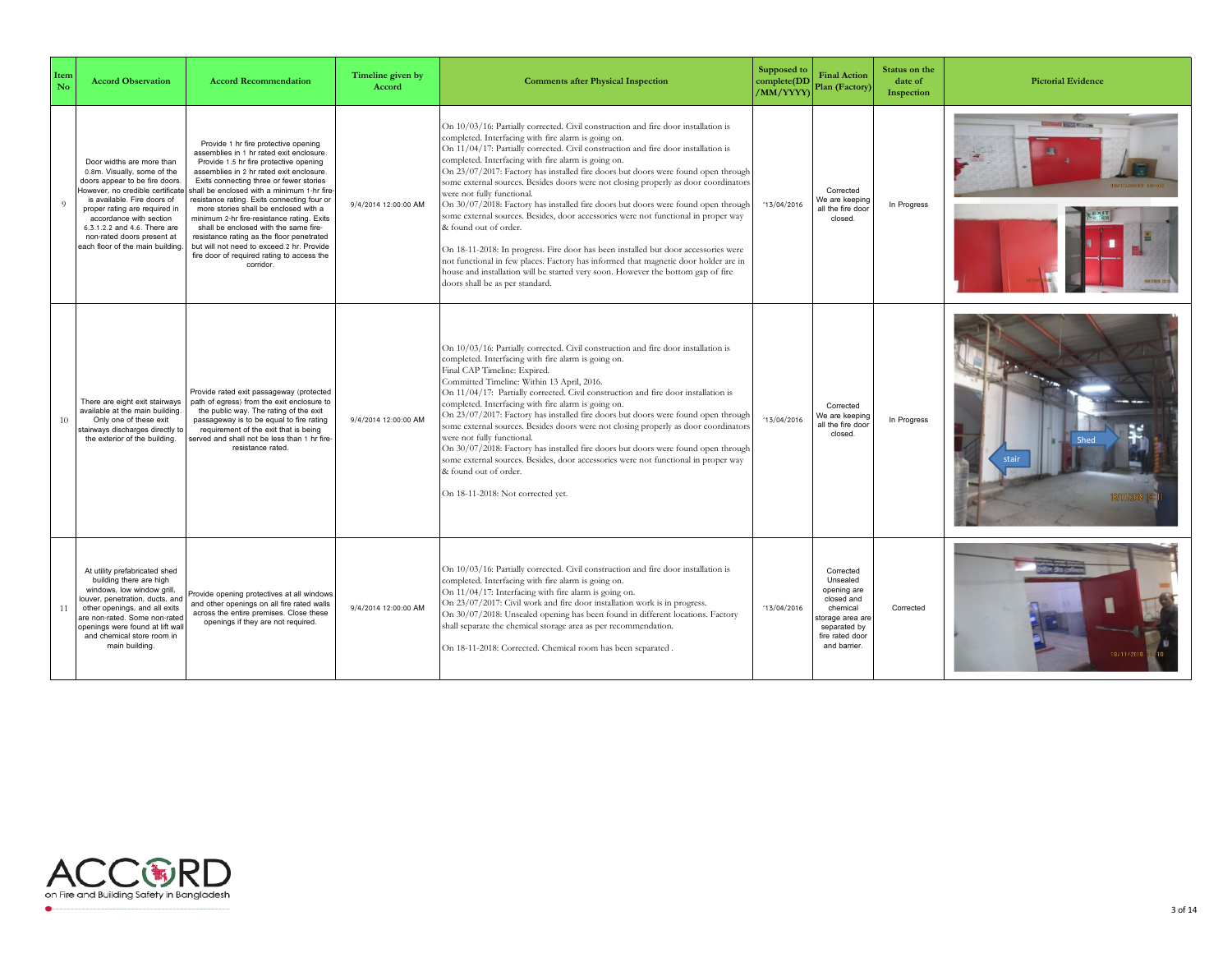| Item<br>No | <b>Accord Observation</b>                                                                                                                                                                                                                                                                                                                                                                                                                                                                       | <b>Accord Recommendation</b>                                                                                                                                                                                                                                                                                                                                                                                                                                                                                                                                                                                                                                                                                                           | Timeline given by<br>Accord | <b>Comments after Physical Inspection</b>                                                                                                                                                                                                                                                                                                                                                                                                                                                                                                                                                                                                                                                                                                                                                                                                                                                                                                                                                                                                                                                       | Supposed to<br>complete(DD<br>/MM/YYYY) | <b>Final Action</b><br>Plan (Factory)                                                                                                                                                                                                                               | Status on the<br>date of<br>Inspection | <b>Pictorial Evidence</b> |
|------------|-------------------------------------------------------------------------------------------------------------------------------------------------------------------------------------------------------------------------------------------------------------------------------------------------------------------------------------------------------------------------------------------------------------------------------------------------------------------------------------------------|----------------------------------------------------------------------------------------------------------------------------------------------------------------------------------------------------------------------------------------------------------------------------------------------------------------------------------------------------------------------------------------------------------------------------------------------------------------------------------------------------------------------------------------------------------------------------------------------------------------------------------------------------------------------------------------------------------------------------------------|-----------------------------|-------------------------------------------------------------------------------------------------------------------------------------------------------------------------------------------------------------------------------------------------------------------------------------------------------------------------------------------------------------------------------------------------------------------------------------------------------------------------------------------------------------------------------------------------------------------------------------------------------------------------------------------------------------------------------------------------------------------------------------------------------------------------------------------------------------------------------------------------------------------------------------------------------------------------------------------------------------------------------------------------------------------------------------------------------------------------------------------------|-----------------------------------------|---------------------------------------------------------------------------------------------------------------------------------------------------------------------------------------------------------------------------------------------------------------------|----------------------------------------|---------------------------|
| 12         | Class I standpipe system (65<br>mm hose connection) is not<br>installed at stairwells in any<br>floor level including occupiable<br>roof. There is available Class I<br>stand pipe system in the floors<br>of the main buildings. 40 mm<br>fabric hoses are connected<br>with underground water<br>reservoir. At the roof, the hose<br>was tested and length of jet<br>was found to be 50 feet, which<br>s equivalent to 4.5 bars. Hose<br>size, pressure and water<br>capacity are sufficient. | Install a standpipe system at required<br>locations designed by a qualified fire<br>protection engineer. The system is to be<br>compliant with the requirements of NFPA<br>14. The hydraulic calculations should be<br>reviewed by Alliance prior to start of work<br>All standpipe system installations shall be<br>submitted for review by the Alliance for<br>review prior to commencement of<br>nstallation. Testing of the installation shall<br>be conducted in accordance with NFPA 14<br>acceptance testing requirements.<br>Documentation of all testing shall be<br>submitted for review by the Alliance. Fina<br>inspection and testing of the installation<br>shall be witnessed by the Alliance as per<br>clause 5.4.3.3. | 9/4/2014 12:00:00 AM        | On 10/03/16: Partially corrected. Design has been reviewed from Alliance and<br>installation is complete. Only testing and commissioning is balanced.<br>On 11/04/17: Partially corrected. Design has been reviewed from Alliance and<br>installation is completed. Only testing and commissioning is balanced.<br>On 23/07/2017: Design was reviewed from Alliance. Installation work is in progress<br>On 30/07/2018: T&C Comments (Not limited to): Non listed valve accessories was<br>observed; As built drawing not match with site installation; improper hydraulic<br>calculation; every exit stair not covered with class-III standpipe & hose box;<br>sprinkler system installation not meet with standard; control valves of fire fighting<br>system not electrically supervised with FACP.<br>On 18-11-2018: In progress. Work is in progress regarding modifying the system<br>into positive suction.                                                                                                                                                                              | 13/04/2016                              | In-progress<br>We just got<br>approval for fire<br>pump room &<br>reservoir<br>drawing from<br>Accord on 7th<br>October, 2018<br>and accordingly<br>we have started<br>the civil work of<br>pump room &<br>Reservoir to<br>finish the job<br>before<br>December 18. | In Progress                            |                           |
| 13         | There are 8 exit stairs available<br>in the main building. None of<br>the available exit enclosures<br>are fire rated. Glass swing<br>doors are installed.                                                                                                                                                                                                                                                                                                                                      | Provide 2 hr fire-resistive rated<br>construction barriers at exit enclosures. Fit<br>outward opening, side-swinging, self-<br>closing, non-lockable fire doors of 1.5 hr<br>rating in all stairwell enclosures. Consult a<br>qualified fire protection engineer to design<br>the required rated construction barriers.                                                                                                                                                                                                                                                                                                                                                                                                                | 9/4/2014 12:00:00 AM        | On 10/03/16: Partially corrected. Factory has removed glass doors. Civil<br>construction and fire door installation is completed. Interfacing with fire alarm is<br>going on.<br>On 11/04/17: Same as last follow up. Glass doors have been removed. Interfacing<br>is going on.<br>On 23/07/2017: Factory has installed fire doors but doors were found open<br>through some external sources. Besides doors were not closing properly as door<br>coordinators were not fully functional.<br>On 30/07/2018: Factory has installed fire doors but doors were found open through<br>some external sources. Besides, door accessories were not functional in proper way<br>& found out of order. Exit stair enclosure shall be enclosed with proper fire rated<br>construction in all floors.<br>On 18-11-2018: In progress. Fire door has been installed but door accessories were<br>not functional in few places. Factory has informed that magnetic door holder are in<br>house and installation will be started very soon. However the bottom gap of fire<br>doors shall be as per standard. | 13/04/2016                              | Corrected<br>We are keeping<br>all the fire door<br>closed.                                                                                                                                                                                                         | In Progress                            | ADD PHOTO                 |
| 14         | A fire pump is available with a<br>jockey pump installed on the<br>ground floor with alternative<br>backup power. However, it<br>does not comply with the<br>requirements of the Alliance<br>Standards and NFPA 20.<br>Hydraulic calculation for<br>installed standpipe and<br>sprinkler systems are also not<br>available.                                                                                                                                                                     | Install a pump dedicated for fire fighting or<br>fire protection following the requirements<br>of NFPA 20. Fire pump installation is to be<br>tested for final acceptance in presence of<br>Alliance and a final inspection of the<br>installation shall be conducted by the<br>Alliance prior to final acceptance.<br>cceptance testing of the installation shall<br>be in accordance with NFPA 20, 22, and<br>4 testing requirements. Documentation of<br>all testing shall be submitted to the<br>Alliance for review prior to final<br>cceptance. This pump is to be connected<br>to an alternative power source like a<br>generator and the generator is to be<br>connected with ATS (auto starter).                              | 9/4/2014 12:00:00 AM        | On 10/03/16: Partially corrected. Design has been reviewed from Alliance and<br>installation is complete. Only testing and commissioning is balanced.<br>On 11/04/17: In progress.<br>On 23/07/2017: Pump installation work is in progress. But factory has informed<br>that they have only purchased the diesel pump. Other two are non listed.<br>On 30/07/2018: T&C Comments (Not limited to): Horizontal split case fire pump<br>was installed at negative suction lift, which not comply with NFPA 20. Fire pump<br>was not found properly interfaced. Two electric pump used with different rated<br>pressure without maintaining NFPA 20 requirement, Pressure control system &<br>design shall comply with NFPA 20.<br>On 18-11-2018: In progress. Work is in progress regarding modifying the system<br>into positive suction.                                                                                                                                                                                                                                                         | 13/04/2016                              | In-progress<br>We just got<br>approval for fire<br>pump room &<br>reservoir<br>drawing from<br>Accord on 7th<br>October, 2018<br>and accordingly<br>we have started<br>the civil work of<br>pump room &<br>Reservoir to<br>finish the job<br>before<br>December 18  | In Progress                            | ADD PHOTO                 |

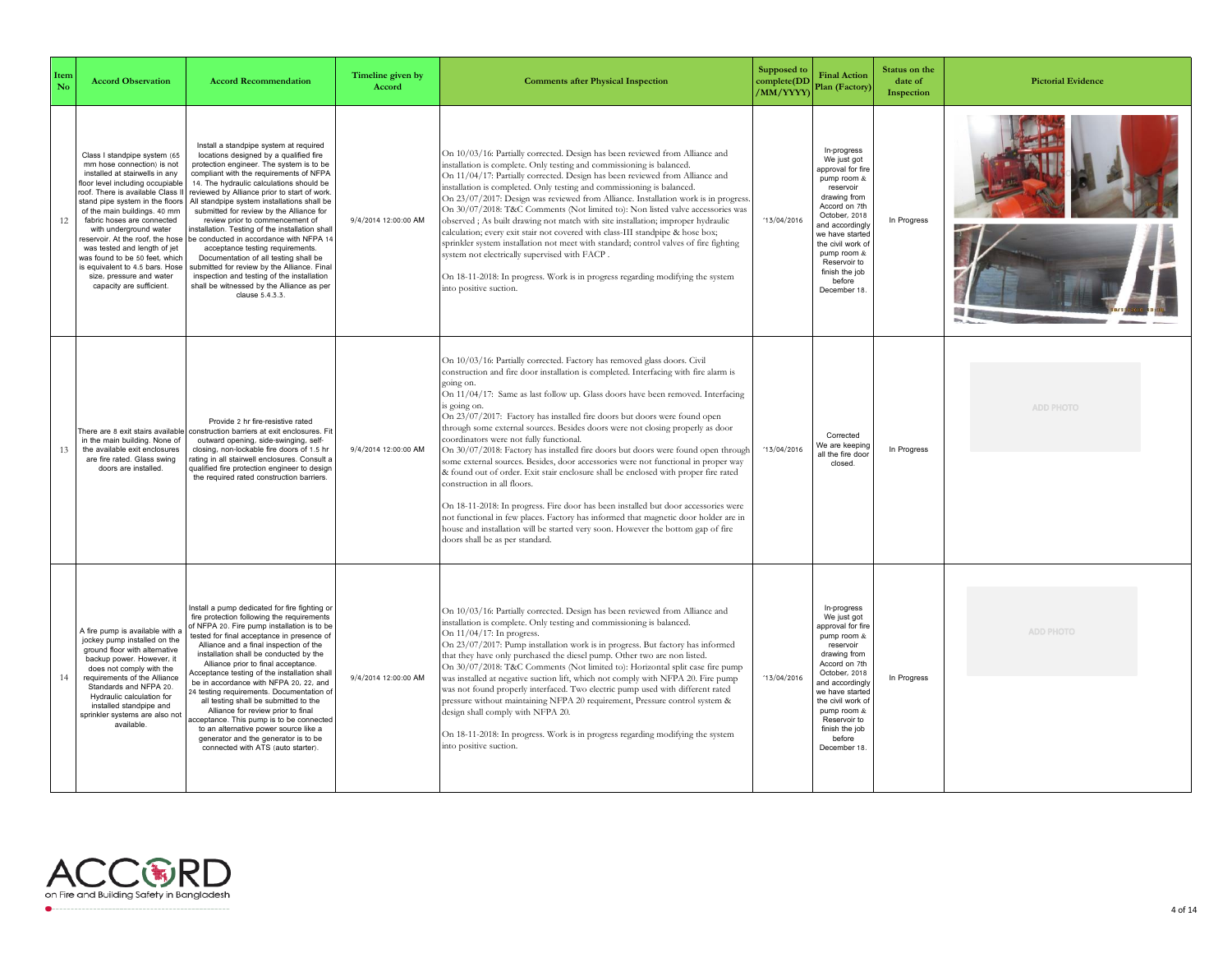| Item<br>No | <b>Accord Observation</b>                                                                                                                                                                                                                                                                                                                                                                                   | <b>Accord Recommendation</b>                                                                                                                                                                                                                                                                                                                                                                                                                                                                                                                                                                               | Timeline given by<br>Accord | <b>Comments after Physical Inspection</b>                                                                                                                                                                                                                                                                                                                                                                                                                                                                                                                                                                                                                                                                                                                                                                                                                                                                                                                                                                                                                                                                                                                                                                                                                                                                               | Supposed to<br>complete(DD<br>/MM/YYYY) | <b>Final Action</b><br>Plan (Factory)                                                                                                                                                                                                                                                                                                                                                                                                    | Status on the<br>date of<br>Inspection | <b>Pictorial Evidence</b> |
|------------|-------------------------------------------------------------------------------------------------------------------------------------------------------------------------------------------------------------------------------------------------------------------------------------------------------------------------------------------------------------------------------------------------------------|------------------------------------------------------------------------------------------------------------------------------------------------------------------------------------------------------------------------------------------------------------------------------------------------------------------------------------------------------------------------------------------------------------------------------------------------------------------------------------------------------------------------------------------------------------------------------------------------------------|-----------------------------|-------------------------------------------------------------------------------------------------------------------------------------------------------------------------------------------------------------------------------------------------------------------------------------------------------------------------------------------------------------------------------------------------------------------------------------------------------------------------------------------------------------------------------------------------------------------------------------------------------------------------------------------------------------------------------------------------------------------------------------------------------------------------------------------------------------------------------------------------------------------------------------------------------------------------------------------------------------------------------------------------------------------------------------------------------------------------------------------------------------------------------------------------------------------------------------------------------------------------------------------------------------------------------------------------------------------------|-----------------------------------------|------------------------------------------------------------------------------------------------------------------------------------------------------------------------------------------------------------------------------------------------------------------------------------------------------------------------------------------------------------------------------------------------------------------------------------------|----------------------------------------|---------------------------|
| 15         | There is a manual fire alarm<br>system in the main building.<br>The system is activated by<br>push buttons located at the<br>entry to the stairs. The alarm<br>system is designed for general<br>evacuation, alerting all<br>occupants at the same time<br>through horns. Per the request<br>of the local fire department<br>battery powered smoke alarms<br>have been provided throughout<br>the building. | Install fire alarm system per NFPA 72.<br>nclude pull stations at all entrances to exi<br>stairs, and at ground floor exits. Install<br>strobes and horns for complete notification<br>on all floors. Install smoke detectors that<br>are part of the fire alarm system in<br>locations required by Alliance standards.<br>Provide a fire detection and alarm system<br>control panel that will monitor the<br>following: automatic sprinkler system wate<br>flow activation, fire pump running,<br>smoke/heat detectors, magnetic release<br>of fire doors upon smoke detector or<br>sprinkler operation. | 12/31/2014 12:00:00 AM      | On 10/03/16: Partially corrected. Design has been reviewed from Alliance and<br>installation is almost completed. Interfacing with fire door is going on and testing<br>and commissioning is balanced.<br>On 11/04/17: In progress. Design has been reviewed from Alliance and installation<br>is almost completed. Interfacing with fire door is going on and testing and<br>commissioning is balanced.<br>On 23/07/2017: ACCORD reviewed design was available. Installation work is in<br>progress. Interfacing pending.<br>On 30/07/2018: T&C Comments (not limited to) : Power extender for NAC &<br>installed cable is not 3rd party certified listed product ; system was not healthy to<br>conduct T&C & as built drawing not match with site installation. Moreover, NAC<br>was not properly supervised & EOLR found at wrong location; exhaust fan & fire<br>pump is not properly interfaced with FACP; detector coverage was not found<br>proper; device locations and quantities not matched with as-built drawing;<br>inadequate sound level was found at fire pump room, 2nd floor cutting section,<br>washing section & chemical store room. MCP was not installed at roof floor dinning<br>exit.<br>On 18-11-2018: In progress. Factory has informed that they have opened L/C for<br>Fire Alarm System. | 13/04/2016                              | We are working<br>on the below<br>issue:<br>Power extender<br>for NAC &<br>nstalled cable i<br>not 3rd party<br>certified listed<br>product ; system<br>was not healthy<br>to conduct T&C<br>& as built<br>drawing not<br>match with site<br>installation.<br>Moreover, NAC<br>was not properly<br>supervised &<br>EOLR found at<br>wrong location<br>exhaust fan &<br>fire pump is not<br>properly<br>interfaced with<br>FACP: detector | In Progress                            | <b>ADD PHOTO</b>          |
| 16         | Document or certificate by<br>appropriate authority<br>(Bangladesh Fire Service and<br>Civil Defense Directorate) for<br>training on fire fighting, first aid<br>and rescue is not available.                                                                                                                                                                                                               | Train and certify at least 25 percent of<br>workers in fire fighting, first aid, and<br>rescue by the proper authority.                                                                                                                                                                                                                                                                                                                                                                                                                                                                                    | 11/27/2014 12:00:00 AM      | On 10/03/16: Corrected.<br>On 11/04/17: Corrected.<br>On 23/07/2017: Corrected.<br>On 30/07/2018: Corrected.<br>On 18-11-2018: Corrected                                                                                                                                                                                                                                                                                                                                                                                                                                                                                                                                                                                                                                                                                                                                                                                                                                                                                                                                                                                                                                                                                                                                                                                | 13/03/2016                              | Corrected                                                                                                                                                                                                                                                                                                                                                                                                                                | Corrected                              | <b>ADD PHOTO</b>          |
| 17         | Some aisle widths on the 6th<br>floor of the main building were<br>found to be 0.75 m (2.5 ft),<br>which is less than the required<br>0.9 <sub>m</sub>                                                                                                                                                                                                                                                      | Remove existing aisle marking and draw<br>new marking fulfilling the minimum aisle<br>width requirement. Relocate the machines<br>accordingly if necessary.                                                                                                                                                                                                                                                                                                                                                                                                                                                | 9/4/2014 12:00:00 AM        | On 10/03/16: Corrected.<br>On 11/04/17: Corrected.<br>On 23/07/2017: Corrected.<br>On 30/07/2018: Corrected.<br>On 18-11-2018: Corrected                                                                                                                                                                                                                                                                                                                                                                                                                                                                                                                                                                                                                                                                                                                                                                                                                                                                                                                                                                                                                                                                                                                                                                                | '13/03/2016                             | Corrected                                                                                                                                                                                                                                                                                                                                                                                                                                | Corrected                              |                           |
| 18         | The width of some aisles was<br>found to be less than 0.9 m on<br>6th floor of the main building.<br>Thus the path of egress along<br>the means of egress is<br>reduced along the path of<br>travel.                                                                                                                                                                                                        | Remove aisle marking and mark aisles<br>again so that these are not blocked by<br>any permanent elements such as<br>columns. Remove movable items blocking<br>aisles.                                                                                                                                                                                                                                                                                                                                                                                                                                      | 8/25/2014 12:00:00 AM       | On 10/03/16: Corrected.<br>On 11/04/17: Corrected.<br>On 23/07/2017: Corrected.<br>On 30/07/2018: Corrected.<br>On 18-11-2018: Corrected                                                                                                                                                                                                                                                                                                                                                                                                                                                                                                                                                                                                                                                                                                                                                                                                                                                                                                                                                                                                                                                                                                                                                                                | 13/03/2016                              | Corrected                                                                                                                                                                                                                                                                                                                                                                                                                                | Corrected                              | ADD PHOTO                 |

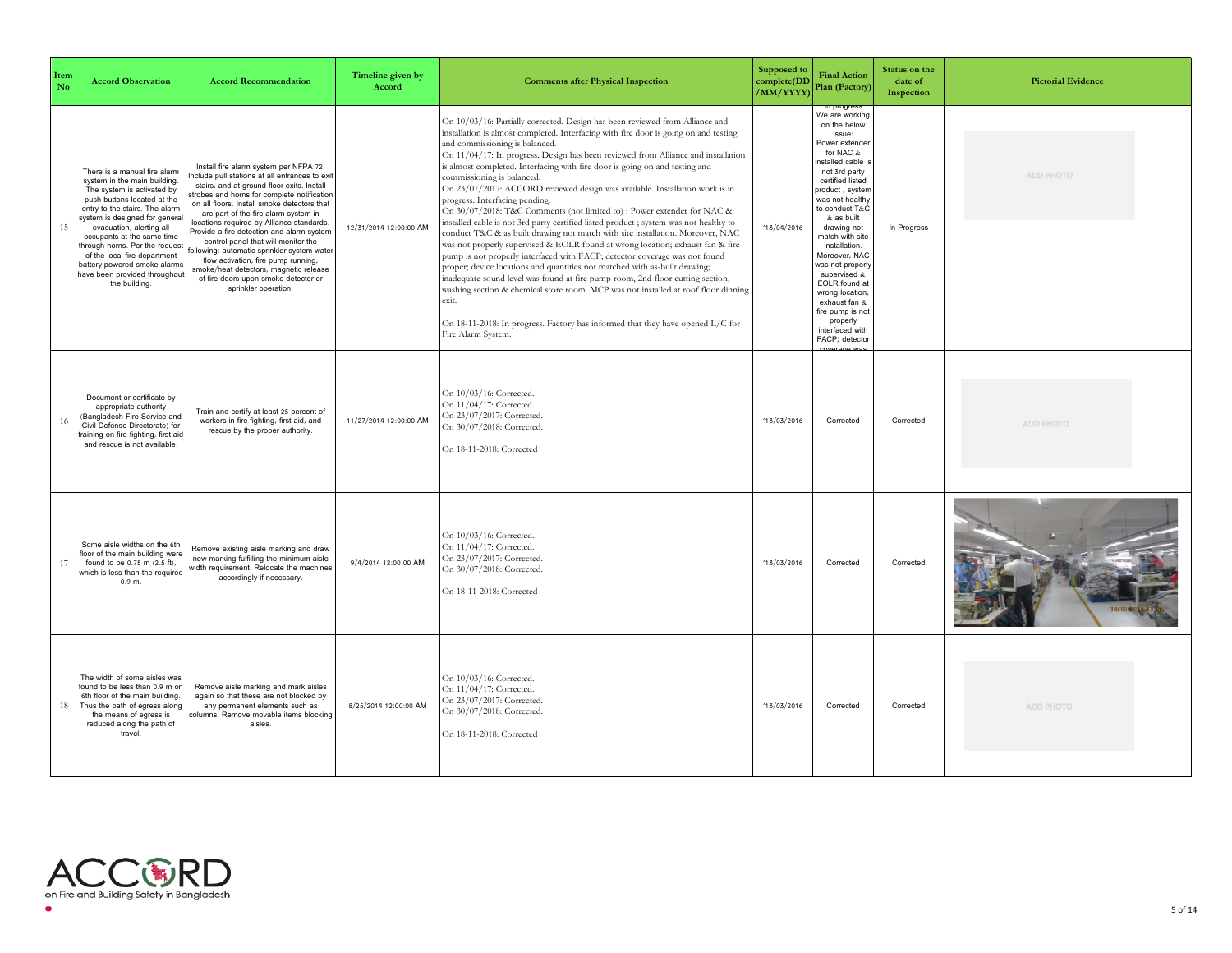| Item<br>No | <b>Accord Observation</b>                                                                                                                                                                                                                                                                                                                                                                                                                                                                                           | <b>Accord Recommendation</b>                                                                                                                                                                                                                                                                                                                                                                                                                                                                                                                                                                                                                                                                                                                                                                                                       | Timeline given by<br>Accord | <b>Comments after Physical Inspection</b>                                                                                                                                                                                                                                                                                                                                                                                                                                                                                                                                                                                                                                                                                                                                                                                                                                                     | Supposed to<br>complete(DD<br>/MM/YYYY) | <b>Final Action</b><br>Plan (Factory)                                                                                                                  | Status on the<br>date of<br>Inspection | <b>Pictorial Evidence</b> |
|------------|---------------------------------------------------------------------------------------------------------------------------------------------------------------------------------------------------------------------------------------------------------------------------------------------------------------------------------------------------------------------------------------------------------------------------------------------------------------------------------------------------------------------|------------------------------------------------------------------------------------------------------------------------------------------------------------------------------------------------------------------------------------------------------------------------------------------------------------------------------------------------------------------------------------------------------------------------------------------------------------------------------------------------------------------------------------------------------------------------------------------------------------------------------------------------------------------------------------------------------------------------------------------------------------------------------------------------------------------------------------|-----------------------------|-----------------------------------------------------------------------------------------------------------------------------------------------------------------------------------------------------------------------------------------------------------------------------------------------------------------------------------------------------------------------------------------------------------------------------------------------------------------------------------------------------------------------------------------------------------------------------------------------------------------------------------------------------------------------------------------------------------------------------------------------------------------------------------------------------------------------------------------------------------------------------------------------|-----------------------------------------|--------------------------------------------------------------------------------------------------------------------------------------------------------|----------------------------------------|---------------------------|
| 19         | The main building is an 8 story<br>building. Two re-entry doors<br>are necessary on the 2nd floor<br>and 7th floor, but re-entry<br>doors are not available.                                                                                                                                                                                                                                                                                                                                                        | Every goor in a stair enclose<br>nore than 5 stories shall be provided with<br>re-entry unless it meets the following<br>requirements. Stairwell doors may be<br>permitted to be locked from the stair<br>ingress) side that prevents re-entry to the<br>floor provided at least two floors allowing<br>re-entry to access another exit are<br>provided, there are not more than 4<br>stories intervening between re-entry floors,<br>re-entry is allowed on the top or next to<br>top level, reentry doors are identified as<br>such on the stair side, and locked doors<br>shall be identified as to the nearest re-<br>entry floors. When the discharge floor is<br>determined to be a required re-entry floor<br>using the above requirements, re-entry<br>does not have to be provided back into<br>the building on this love | 9/4/2014 12:00:00 AM        | On 10/03/16: Corrected.<br>On 11/04/17: Corrected.<br>On 23/07/2017: Corrected.<br>On 30/07/2018: Corrected.<br>On 18-11-2018: Corrected                                                                                                                                                                                                                                                                                                                                                                                                                                                                                                                                                                                                                                                                                                                                                      | '13/03/2016                             | Corrected                                                                                                                                              | Corrected                              |                           |
| 20         | Handrails are not provided on<br>both sides of stairway at any<br>floor of the buildings.                                                                                                                                                                                                                                                                                                                                                                                                                           | Provide handrails on both sides of each<br>stairway. Provide intermediate handrail<br>when the stair width exceeds 2.2m (87)<br>inch). Provide handrail of height between<br>the range 865 mm (34 in.) and 965 mm (38<br>inch).                                                                                                                                                                                                                                                                                                                                                                                                                                                                                                                                                                                                    | 11/27/2014 12:00:00 AM      | On 10/03/16: Corrected.<br>On 11/04/17: Corrected.<br>On 23/07/2017: Corrected.<br>On 30/07/2018: Corrected.<br>On 18-11-2018: Corrected                                                                                                                                                                                                                                                                                                                                                                                                                                                                                                                                                                                                                                                                                                                                                      | 13/03/2016                              | Corrected                                                                                                                                              | Corrected                              | 19971172001               |
| 21         | The utility prefabricated shed<br>generator and gas cylinder<br>room are not separated<br>properly. Mobile generator<br>directly opens to the walking<br>space in front of the main<br>building and utility building<br>without fire separation.<br>Flammable materials(1500 liter<br>diesel) directly open to the<br>main building corridors without<br>separation. The main building<br>chemical store is very close to<br>the production area and<br>finished goods without fire<br>rated construction barriers. | Provide fire-resistive rated construction<br>barriers between hazard types following<br>Table 4.4.1 of Alliance Standard or Table<br>4.1.1 from BNBC Part 4. Consult a<br>qualified fire protection engineer to design<br>the required rated construction barrier.                                                                                                                                                                                                                                                                                                                                                                                                                                                                                                                                                                 | 11/27/2014 12:00:00 AM      | On 10/03/16: Partially corrected. Diesel store, gas cylinder and mobile generator has<br>been removed. At chemical store, civil construction and fire door installation is<br>completed. Interfacing with fire alarm is going on.<br>On 11/04/17: Partially Corrected. Diesel store, gas cylinder and mobile generator<br>has been removed. Interfacing with fire alarm is going on.<br>On 23/07/2017: Civil work and fire rated door installation work is in progress.<br>On 30/07/2018: Interfacing of fire door has not been completed yet. Chemical<br>storage area shall be separated properly by fire rated construction.<br>On 18-11-2018: Partially corrected. Fire rated separation has been provided in<br>chemical room. Fire door has been installed for finish goods store but few doors<br>were not working properly and the bottom gap of fire doors shall be as per standard. | '13/04/2016                             | In progress<br>we are keeping<br>all fire door<br>closed. But<br>terfacing work<br>s going on and<br>will be<br>completed by<br>30th November<br>2018  | In Progress                            |                           |
| 22         | Exit of childcare is in front of<br>the store room and childcare<br>corridor is not properly fire<br>rated. 2. Flammable materials<br>are not stored as per MSDS<br>(Material Safety Data Sheet).<br>3. Assembly point is not<br>marked properly. 4. Main<br>building is adjacent to market<br>place without fire separation.                                                                                                                                                                                       | (1) Close the door of childcare to the<br>store. Provide proper fire rating in the<br>ralls and ceiling of childcare. (2) Store the<br>flammable material as per MSDS. (3)<br>rovide proper marking of assembly point.<br>4) Provide proper fire rating between the<br>wall of main building and adiacent<br>marketplace.                                                                                                                                                                                                                                                                                                                                                                                                                                                                                                          | 8/31/2014 12:00:00 AM       | On 10/03/16: Partially corrected. Day care room has been shifted, civil construction<br>and fire door installation is completed at flammable material store and civil<br>construction is completed between the wall of main building and adjacent market<br>place.<br>On 11/04/17: Interfacing is needed.<br>On 23/07/2017: Installed fire doors at chemical room on ground floor are not<br>interfaced yet and were found open through some external sources.<br>On 30/07/2018: Interfacing of fire door has not been completed yet. Chemical<br>storage area shall be separated properly by fire rated construction.<br>On 18-11-2018: Corrected. Fire door has been installed in chemical room. Note:<br>Factory shall install magnetic door holder if they keep the door open.                                                                                                            | '13/04/2016                             | In progress<br>ve are keeping<br>all fire door<br>closed. But<br>nterfacing work<br>s going on and<br>will be<br>completed by<br>30th November<br>2018 | Corrected                              | 18/11/2018                |

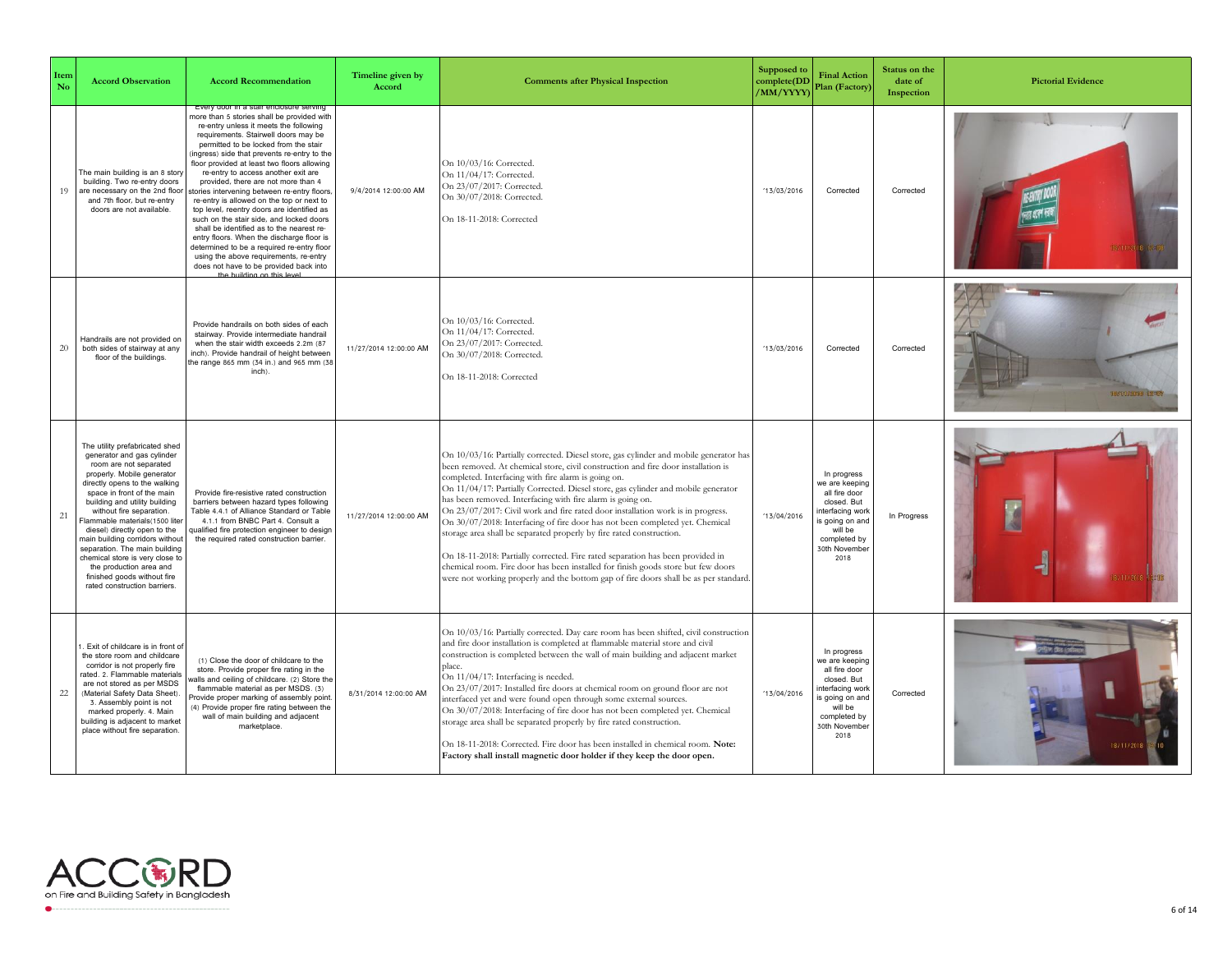| Item<br>No | <b>Accord Observation</b>                                                                                                                                              | <b>Accord Recommendation</b>                                                                                                                                                                                                                                                                                                                                                                                                                                                                                                                                                                      | Timeline given by<br>Accord | <b>Comments after Physical Inspection</b>                                                                                                                                                                                                                                                                                                                                                                                                                                                                                                                                                                                                   | Supposed to<br>complete(DD<br>/MM/YYYY) | <b>Final Action</b><br>Plan (Factory)                                                                                                                                                                                                                                                            | Status on the<br>date of<br>Inspection | <b>Pictorial Evidence</b> |
|------------|------------------------------------------------------------------------------------------------------------------------------------------------------------------------|---------------------------------------------------------------------------------------------------------------------------------------------------------------------------------------------------------------------------------------------------------------------------------------------------------------------------------------------------------------------------------------------------------------------------------------------------------------------------------------------------------------------------------------------------------------------------------------------------|-----------------------------|---------------------------------------------------------------------------------------------------------------------------------------------------------------------------------------------------------------------------------------------------------------------------------------------------------------------------------------------------------------------------------------------------------------------------------------------------------------------------------------------------------------------------------------------------------------------------------------------------------------------------------------------|-----------------------------------------|--------------------------------------------------------------------------------------------------------------------------------------------------------------------------------------------------------------------------------------------------------------------------------------------------|----------------------------------------|---------------------------|
| $23\,$     | Installation of fire alarm and<br>detection system is ongoing.                                                                                                         | Provide an automatic fire alarm and<br>detection system per NFPA 72 and<br>arrange for direct connection of the<br>system to a central station monitoring<br>service or the Fire Service and Civil<br>Defense. Until that time that a central<br>station monitoring service or direct<br>connection to the Fire Service and Civil<br>Defense can be set up, a person shall be<br>assigned to contact the fire department in<br>the event of fire alarm activation. An<br>annunciator shall be located in a<br>constantly attended location (such as a<br>fire control room) to alert this person. | 7/10/2014 12:00:00 AM       | On 10/03/16: Partially corrected. Design has been reviewed from Alliance and<br>installation is almost completed. Interfacing with fire door is going on and testing<br>and commissioning is balanced.<br>On 11/04/17: Partially corrected. Design has been reviewed from Alliance and<br>installation is almost completed. Interfacing with fire door is going on and testing<br>and commissioning is balanced.<br>On 23/07/2017: Installation work is in progress. Interfacing work is still pending.<br>Design reviewed from ACCORD.<br>On 30/07/2018: Comments same as issue no 15.<br>On 18-11-2018: Factory shall follow issue no 15. | 13/04/2016                              | We are working<br>on the below<br>issue:<br>Power extender<br>for NAC &<br>nstalled cable is<br>not 3rd party<br>certified listed<br>product ; system<br>was not healthy<br>to conduct T&C<br>& as built<br>drawing not<br>match with site<br>installation.<br>Moreover, NAC<br>vas not properly | In Progress                            | ADD PHOTO                 |
| $24\,$     | Combustible materials are<br>stored underneath the cutting<br>tables                                                                                                   | Remove all combustibles stored<br>underneath the cutting tables at the noted<br>locations.                                                                                                                                                                                                                                                                                                                                                                                                                                                                                                        | 7/8/2014 12:00:00 AM        | On 10/03/16: Corrected.<br>On 11/04/17: Corrected.<br>On 23/07/2017:Corrected. As per previous follow-up.<br>On 30/07/2018: Corrected.<br>On 18-11-2018: Corrected                                                                                                                                                                                                                                                                                                                                                                                                                                                                          | 13/03/2016                              | Corrected                                                                                                                                                                                                                                                                                        | Corrected                              | ADD PHOTO                 |
| 25         | Fire drills are conducted every<br>month but not under the<br>direction of an authorized Fire<br>Safety Director. Documentation<br>related to fire drill is available. | Conduct fire drills on a quarterly basis as<br>outlined in BNBC Part 4 Appendix A for all<br>garment facilities. Fire drills shall be<br>conducted under the direction of a Fire<br>Safety Director. All other requirements for<br>fire drills shall be conducted in accordance<br>with BNBC Part 4 Appendix A.                                                                                                                                                                                                                                                                                   | 7/8/2014 12:00:00 AM        | On 10/03/16: Corrected.<br>On 11/04/17: Corrected.<br>On 23/07/2017: Corrected.<br>On 30/07/2018: Corrected.<br>On 18-11-2018: Corrected                                                                                                                                                                                                                                                                                                                                                                                                                                                                                                    | 13/03/2016                              | Corrected                                                                                                                                                                                                                                                                                        | Corrected                              | ADD PHOTO                 |
| 26         | No record of training program<br>is available on fire safety.                                                                                                          | mpart training in accordance with Alliance<br>Safety Training Curriculum and keep<br>record with proper documentation.                                                                                                                                                                                                                                                                                                                                                                                                                                                                            | 7/10/2014 12:00:00 AM       | On 10/03/16: Corrected.<br>On 11/04/17: Corrected.<br>On 23/07/2017: Corrected.<br>On 30/07/2018: Corrected.<br>On 18-11-2018: Corrected                                                                                                                                                                                                                                                                                                                                                                                                                                                                                                    | 13/03/2016                              | Corrected                                                                                                                                                                                                                                                                                        | Corrected                              | ADD PHOTO                 |
| $27\,$     | No record of developing and<br>ommunicating any emergency<br>evacuation plan has been<br>found, but factory authority<br>claims that they have done<br>this.           | Develop an emergency evacuation plan<br>which includes duties and responsibilities<br>of various people/groups, interfacing<br>between groups and fire brigade,<br>headcount and identification of trapped<br>victims, physically disabled people and<br>their rescue, etc. and all components<br>required by the Alliance Standards and<br>communicate the plan to all employees.<br>The evacuation plan shall include<br>provisions to assist physically disabled<br>persons. A list of all employees with<br>physical disabilities shall be kept by the<br>Fire Service Director.              | 7/10/2014 12:00:00 AM       | On 10/03/16: Corrected.<br>On 11/04/17: Corrected.<br>On 23/07/2017: Corrected.<br>On 30/07/2018: Corrected.<br>On 18-11-2018: Corrected                                                                                                                                                                                                                                                                                                                                                                                                                                                                                                    | 13/03/2016                              | Corrected                                                                                                                                                                                                                                                                                        | Corrected                              | 18/11/2019 1              |

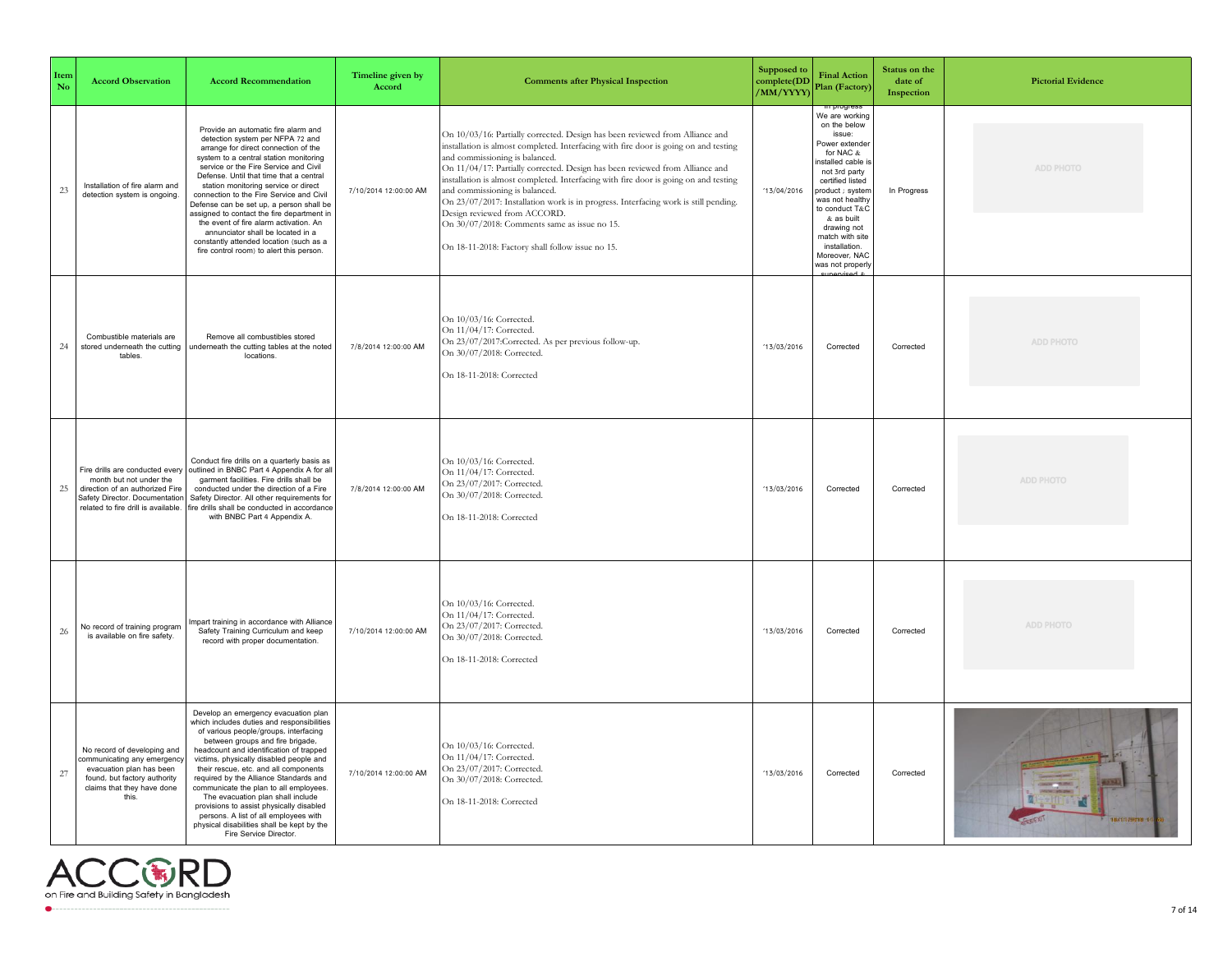| Item<br>No | <b>Accord Observation</b>                                                                                                                                                                                                                                                                                                                                                      | <b>Accord Recommendation</b>                                                                                                                                                                                                                                                                                                               | Timeline given by<br>Accord | <b>Comments after Physical Inspection</b>                                                                                                                                                                                                                                        | Supposed to<br>complete(DD<br>/MM/YYYY) | <b>Final Action</b><br>Plan (Factory) | Status on the<br>date of<br>Inspection | <b>Pictorial Evidence</b> |
|------------|--------------------------------------------------------------------------------------------------------------------------------------------------------------------------------------------------------------------------------------------------------------------------------------------------------------------------------------------------------------------------------|--------------------------------------------------------------------------------------------------------------------------------------------------------------------------------------------------------------------------------------------------------------------------------------------------------------------------------------------|-----------------------------|----------------------------------------------------------------------------------------------------------------------------------------------------------------------------------------------------------------------------------------------------------------------------------|-----------------------------------------|---------------------------------------|----------------------------------------|---------------------------|
| 28         | Aisles, corridors, exit doors<br>and stairways are provided<br>with required means of<br>illumination but emergency<br>power is not provided for a<br>sufficient number of bulbs,<br>therefore in case of power<br>failure or load shedding, all the<br>paths of egress will not be<br>illuminated as required.<br>Moreover, illumination signs<br>are insufficient in number. | nstall appropriate means of illumination at<br>the noted locations. The means of egress<br>shall be illuminated at all times the<br>building is occupied. Illumination shall be<br>a minimum of 10 lux for all corridors, exit<br>doors, and stairways. Aisles shall be<br>provided with a minimum 2.5 lux.                                | 11/27/2014 12:00:00 AM      | On 10/03/16: Work in progress. Factory needs to maintain proper illumination all<br>through the factory.<br>On 11/04/17: Partially Corrected. Need to add more lights.<br>On 23/07/2017: In progress.<br>On 30/07/2018: Not adequate yet.<br>On 18-11-2018: Work is in progress. | 13/04/2016                              | Corrected                             | In Progress                            |                           |
| 29         | Record of verifying emergency<br>power for means of egress<br>illumination was found but it is<br>not as per Alliance Standard.                                                                                                                                                                                                                                                | Develop a testing and maintenance<br>program that ensures the operation of all<br>exist lights is verified at least once per<br>year. If battery-operated lights are used,<br>these lights shall be tested on a monthly<br>basis. Functional testing of battery<br>powered lights shall be provided for a<br>minimum 90 min once per year. | 7/10/2014 12:00:00 AM       | On 10/03/16: Corrected.<br>On 11/04/17: Corrected.<br>On 23/07/2017: Corrected.<br>On 30/07/2018: Corrected.<br>On 18-11-2018: Corrected                                                                                                                                         | 13/03/2016                              | Corrected                             | Corrected                              | 18/11/2010 11:30          |
| 30         | The roof is occupied by the<br>dining area. More than 60% of<br>roof area is open. A parapet is<br>provided but its height is<br>limited to 825mm (33 inches).                                                                                                                                                                                                                 | Provided parapets or guards for all<br>occupied roofs of a minimum height of<br>1067 mm (42 in.).                                                                                                                                                                                                                                          | 11/27/2014 12:00:00 AM      | On 10/03/16: Corrected.<br>On 11/04/17: Corrected.<br>On 23/07/2017: Corrected as per previous follow-up.<br>On 30/07/2018: Corrected.<br>On 18-11-2018: Corrected                                                                                                               | 13/03/2016                              | Corrected                             | Corrected                              | 200910201010111230        |
| 31         | Illumination signs are<br>insufficient in numbers.<br>Illuminated exit signs are<br>placed at entrances to exits,<br>but along the path of egress<br>additional exit signs or<br>directional signs are not<br>provided where there is a<br>change in direction and where<br>the continuation of egress is<br>not obvious.                                                      | Install illuminated exit signs at entrances<br>to exits and along the path of egress<br>nywhere the continuation of egress is not<br>obvious or there is a change in the<br>direction of the path of travel.                                                                                                                               | 11/27/2014 12:00:00 AM      | On 10/03/16: Corrected.<br>On 11/04/17: Corrected.<br>On 23/07/2017: Corrected as per previous follow-up.<br>On 30/07/2018: Corrected.<br>On 18-11-2018: Corrected                                                                                                               | 13/03/2016                              | Corrected                             | Corrected                              | ADD PHOTO                 |
| 32         | No plan or record of<br>conducting periodic testing for<br>the emergency battery backup<br>for illumination of exit signs<br>was found.                                                                                                                                                                                                                                        | Develop a testing and maintenance<br>program that ensures the emergency<br>ower for exit signs is tested at least once<br>per year. If battery operated signs are<br>used, these signs are tested on a monthly<br>basis. Functional testing of battery<br>powered signs is provided for a minimum<br>90 minutes once per year.             | 7/10/2014 12:00:00 AM       | On 10/03/16: Corrected.<br>On 11/04/17: Corrected.<br>On 23/07/2017: Corrected.<br>On 30/07/2018: Corrected.<br>On 18-11-2018: Corrected                                                                                                                                         | 13/03/2016                              | Corrected                             | Corrected                              | ADD PHOTO                 |

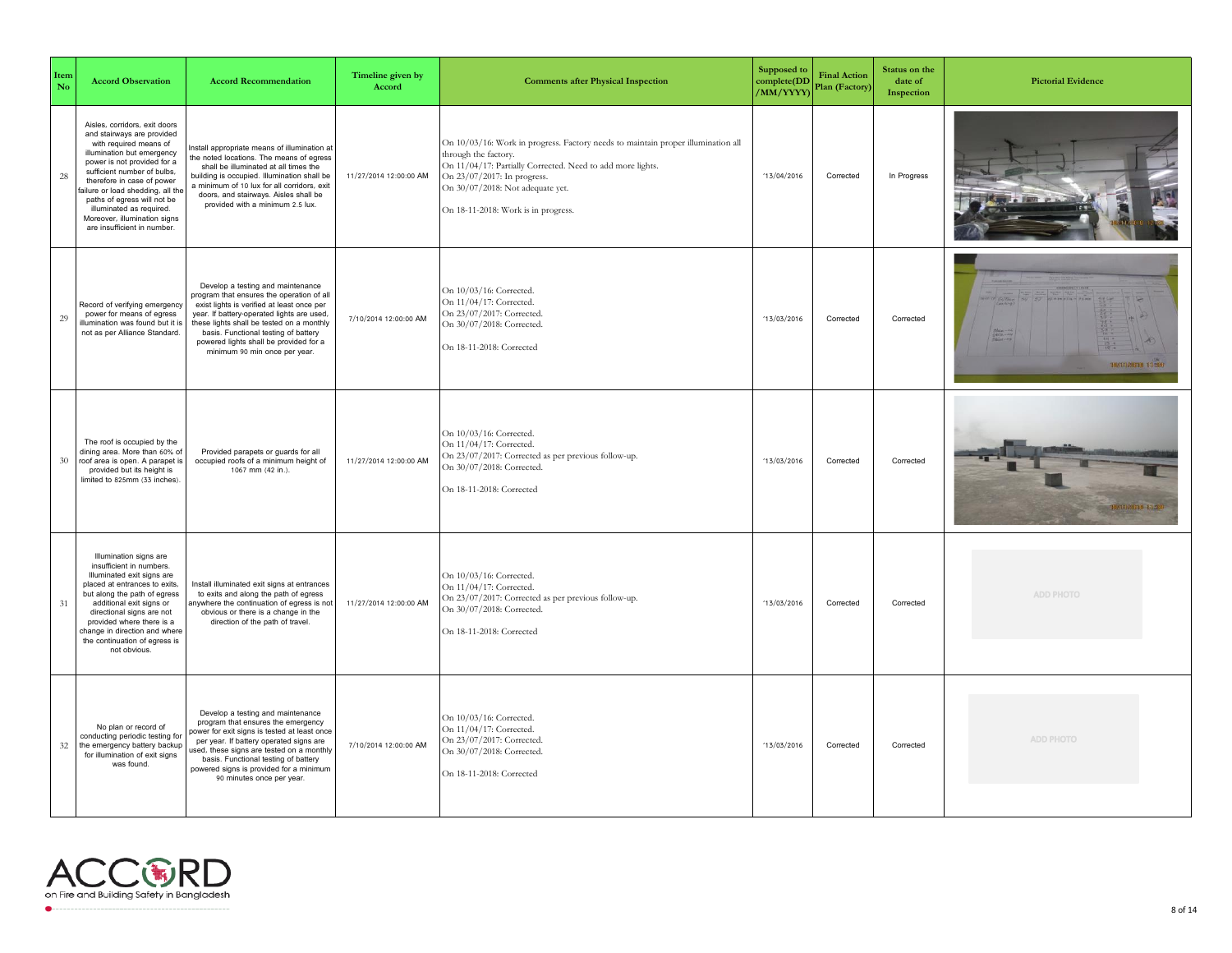| Item<br>No | <b>Accord Observation</b>                                                                                                                                                                                                                                                                                  | <b>Accord Recommendation</b>                                                                                                                                                                                                                                                                                                                                                                                                                                                       | Timeline given by<br>Accord | <b>Comments after Physical Inspection</b>                                                                                                                                                           | Supposed to<br>complete(DD<br>/MM/YYYY) | <b>Final Action</b><br>Plan (Factory) | Status on the<br>date of<br>Inspection | <b>Pictorial Evidence</b>                                                             |
|------------|------------------------------------------------------------------------------------------------------------------------------------------------------------------------------------------------------------------------------------------------------------------------------------------------------------|------------------------------------------------------------------------------------------------------------------------------------------------------------------------------------------------------------------------------------------------------------------------------------------------------------------------------------------------------------------------------------------------------------------------------------------------------------------------------------|-----------------------------|-----------------------------------------------------------------------------------------------------------------------------------------------------------------------------------------------------|-----------------------------------------|---------------------------------------|----------------------------------------|---------------------------------------------------------------------------------------|
| 33         | Extinguishers are inspected<br>monthly by the factory's<br>concerned people, but no<br>document was found in<br>support of i) annual<br>maintenance of extinguishers<br>by a servicing agent and ii)<br>annual testing of nozzle of<br>CO <sub>2</sub> extinguisher. These are<br>required as per NFPA 10. | Fire extinguishers are to be inspected,<br>tested, and maintained in accordance with<br>NFPA 10 Chapter 7.                                                                                                                                                                                                                                                                                                                                                                         | 11/27/2014 12:00:00 AM      | On 10/03/16: Corrected.<br>On 11/04/17: Corrected.<br>On 23/07/2017: Corrected.<br>On 30/07/2018: Corrected.<br>On 18-11-2018: Corrected                                                            | 13/03/2016                              | Corrected                             | Corrected                              | <b>196799720099 UD-20F</b>                                                            |
| 34         | Occupant loads are not posted<br>in every assembly and<br>production floor as required.                                                                                                                                                                                                                    | Post the occupant load for every assembly<br>and production floor in a facility in a<br>conspicuous space near the main exit or<br>exit access doorway for the space.                                                                                                                                                                                                                                                                                                              | 7/10/2014 12:00:00 AM       | On 10/03/16: Corrected.<br>On 11/04/17: Corrected.<br>On 23/07/2017: Corrected.<br>On 30/07/2018: Corrected. Note: Occupant load not found at roof top dinning<br>area.<br>On 18-11-2018: Corrected | 13/03/2016                              | Corrected                             | Corrected                              | Date: 12-11-2018<br>Fresent: 526<br>F1<br>Absent:<br>545<br>Total<br>18/11/2010 11:40 |
| 35         | Some exit signs do not have<br>appropriate illumination levels<br>and contrasting graphics as<br>required.                                                                                                                                                                                                 | Make sure all required exit signs are<br>illuminated continuously at all times. Exit<br>signs may be illuminated either by lamps<br>external to the sign or by lamps contained<br>within the sign. The source of illumination<br>shall provide not less than 50 lux at the<br>illuminated surface with a contrast of not<br>less than 0.5. Approved self-luminous<br>signs which provide evenly illuminated<br>letters having a minimum luminance of<br>0.2cd/m2 may also be used. | 11/27/2014 12:00:00 AM      | On 10/03/16: Corrected.<br>On 11/04/17: Corrected.<br>On 23/07/2017: Corrected as per previous follow-up.<br>On 30/07/2018: Corrected.<br>On 18-11-2018: Corrected                                  | 13/03/2016                              | Corrected                             | Corrected                              | ADD PHOTO                                                                             |
| 36         | Stair designation signs are not<br>provided at each floor entrance<br>rom the stairway to the floor in<br>English and Bengali.                                                                                                                                                                             | Install signage adjacent to each stair door<br>indicating the stair name and the floor<br>level at the noted locations.                                                                                                                                                                                                                                                                                                                                                            | 7/10/2014 12:00:00 AM       | On 10/03/16: Corrected.<br>On 11/04/17: Corrected.<br>On 23/07/2017: Corrected.<br>On 30/07/2018: Corrected.<br>On 18-11-2018: Corrected                                                            | 13/03/2016                              | Corrected                             | Corrected                              | 18/11/2018 11:43                                                                      |
| 37         | Fire department pre-planning<br>was not found                                                                                                                                                                                                                                                              | Complete fire department pre-planning<br>activities with the local Fire Service and<br>Civil Defense.                                                                                                                                                                                                                                                                                                                                                                              | 7/10/2014 12:00:00 AM       | On 10/03/16: Corrected.<br>On 11/04/17: Corrected.<br>On 23/07/2017: Corrected.<br>On 30/07/2018: Corrected.<br>On 18-11-2018: Corrected                                                            | 13/03/2016                              | Corrected                             | Corrected                              | ADD PHOTO                                                                             |

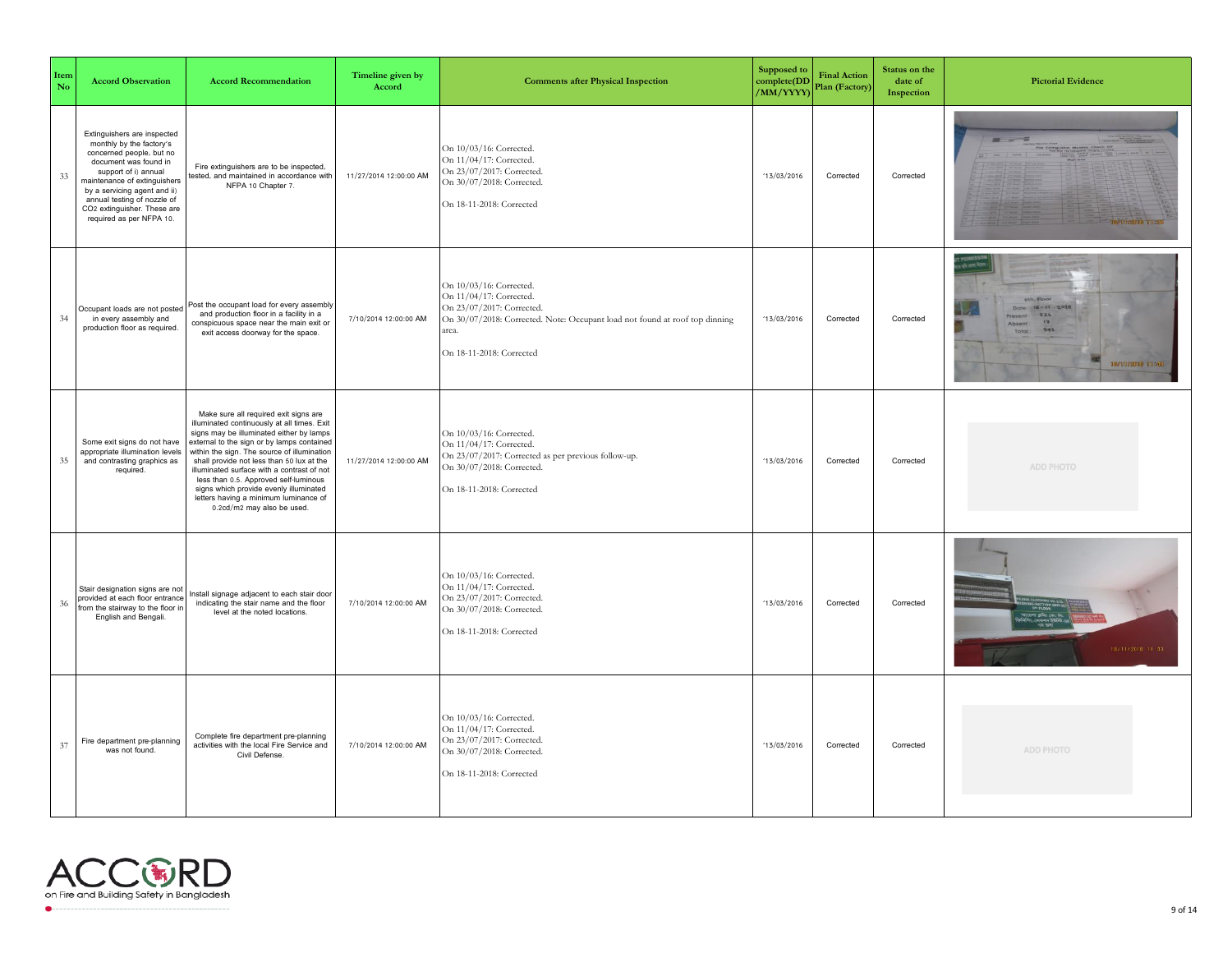| Item<br>No | <b>Accord Observation</b>                                                                                                                                                                                                                                                                                                                                                                                                                                                   | <b>Accord Recommendation</b>                                                                                                                                                                                                                                                                                                                                                                                                                                                                                                                                                                  | Timeline given by<br>Accord | <b>Comments after Physical Inspection</b>                                                                                                                                                                                                                                                                                                                                                                                                                                                                                                                                                        | Supposed to<br>complete(DD<br>/MM/YYYY) | <b>Final Action</b><br>Plan (Factory)                                                                                                                                                                                                                       | Status on the<br>date of<br>Inspection | <b>Pictorial Evidence</b> |
|------------|-----------------------------------------------------------------------------------------------------------------------------------------------------------------------------------------------------------------------------------------------------------------------------------------------------------------------------------------------------------------------------------------------------------------------------------------------------------------------------|-----------------------------------------------------------------------------------------------------------------------------------------------------------------------------------------------------------------------------------------------------------------------------------------------------------------------------------------------------------------------------------------------------------------------------------------------------------------------------------------------------------------------------------------------------------------------------------------------|-----------------------------|--------------------------------------------------------------------------------------------------------------------------------------------------------------------------------------------------------------------------------------------------------------------------------------------------------------------------------------------------------------------------------------------------------------------------------------------------------------------------------------------------------------------------------------------------------------------------------------------------|-----------------------------------------|-------------------------------------------------------------------------------------------------------------------------------------------------------------------------------------------------------------------------------------------------------------|----------------------------------------|---------------------------|
| 38         | Viable and physical presence<br>ensures that a fire safety<br>director position has been<br>filled. However, no related<br>document was available.                                                                                                                                                                                                                                                                                                                          | Create a Fire Safety Director position and<br>fill the position with an individual that has<br>had sufficient training to be able to carry<br>the required duties. The duties of the Fire<br>Safety Director shall include the following:<br>(1) Establish internal and external rally<br>points and communicate to all employees<br>in the building. (2) Fire department pre-<br>planning. (3) Conduct safety inspections<br>as outlined in Alliance standard 13.9. (4)<br>Ensure all testing of fire protection<br>equipment is conducted<br>in accordance with Alliance standard<br>13.10. | 11/17/2014 12:00:00 AM      | On 10/03/16: Corrected.<br>On 11/04/17: Corrected.<br>On 23/07/2017: Corrected.<br>On 30/07/2018: Corrected.<br>On 18-11-2018: Corrected                                                                                                                                                                                                                                                                                                                                                                                                                                                         | 13/03/2016                              | Corrected                                                                                                                                                                                                                                                   | Corrected                              | ADD PHOTO                 |
| 39         | factory authority confirmed that<br>they have applied for BERC<br>waiver certificates. Total<br>capacity of three generators is<br>2590 KW. Approved 7 story<br>commercial building has been<br>converted to industrial building<br>without any approved load<br>calculation (building approval<br>authority is Savar Cantonment<br>Board). Flammable materials<br>stored are in excess of 2000<br>iters but there is no permission<br>available. Steel frame on<br>and for | Apply to BERC for waiver certificate, to<br>Savar Cantonment Board for building<br>pproval and to Department of Explosives<br>Bangladesh for license of stored<br>flammable materials.                                                                                                                                                                                                                                                                                                                                                                                                        | 7/10/2014 12:00:00 AM       | On 10/03/16: Work in progress. Factory has applied for BERC license.<br>On 11/04/17: Partially Corrected. Factory applied.<br>On 23/07/2017: Corrected.<br>On 30/07/2018: Corrected.<br>On 18-11-2018: Corrected                                                                                                                                                                                                                                                                                                                                                                                 | 13/04/2016                              | Corrected                                                                                                                                                                                                                                                   | Corrected                              | ADD PHOTO                 |
| 40         | Class III standpipe system is<br>not installed in the building.<br>Signage for the available class<br>Il standpipe system is not<br>installed                                                                                                                                                                                                                                                                                                                               | Install a standpipe system at required<br>locations designed by a qualified fire<br>protection engineer. The system is to be<br>compliant with the requirements of NFPA<br>14. Install required identification signs at<br>the noted locations. Signage must comply<br>with NFPA 14 Chapter 6.                                                                                                                                                                                                                                                                                                | 7/24/2014 12:00:00 AM       | On 10/03/16: Partially corrected. Design has been reviewed from Alliance and<br>installation is complete. Only testing and commissioning is balanced.<br>On 11/04/17: Partially Corrected. Design has been reviewed from Alliance and<br>installation is completed. Only testing and commissioning is balanced.<br>On 23/07/2017: Installation work is in progress. Interfacing work and pump<br>nstallation work is still in progress. Design was reviewed from Alliance.<br>On 30/07/2018: Comments same as issue no: 12.<br>On 18-11-2018: It is an integrated part of Fire Fighting System.  | 13/04/2016                              | In-progress<br>We just got<br>approval for fire<br>pump room &<br>reservoir<br>drawing from<br>Accord on 7th<br>October 2018<br>and accordingly<br>we have started<br>the civil work of<br>pump room &<br>Reservoir to<br>finish the job by<br>November 18. | In Progress                            | ADD PHOTO                 |
| 41         | Class III standpipe system is<br>not installed in the building.<br>Relevant documents were<br>found for installed standpipe<br>and hose system. However it is<br>not fully complying with the<br>Reference NFPA 25 Chapter 6<br>Standpipe and Hose Systems<br>Table 6.1.1.2.                                                                                                                                                                                                | Install class III standpipe system at<br>equired locations designed by a qualified<br>fire protection engineer. The system is to<br>be compliant with the requirements of<br>NFPA 14. Then establish an inspection,<br>naintenance, and testing program for the<br>standpipe and hose system. Program<br>must comply with the requirements of<br>NFPA 25 Chapter 6 Table 6.1.1.2.                                                                                                                                                                                                             | 11/17/2014 12:00:00 AM      | On 10/03/16: Partially corrected. Design has been reviewed from Alliance and<br>installation is complete. Only testing and commissioning is balanced.<br>On 11/04/17: Partially corrected. Design has been reviewed from Alliance and<br>installation is completed. Only testing and commissioning is balanced.<br>On 23/07/2017: Installation work is in progress. Interfacing work and pump<br>installation work is still in progress. Design was reviewed from Alliance.<br>On 30/07/2018: Comments same as issue no: 12.<br>On 18-11-2018: It is an integrated part of Fire Fighting System. | 13/04/2016                              | In-progress<br>We just got<br>approval for fire<br>pump room &<br>reservoir<br>drawing from<br>Accord on 7th<br>October 2018<br>and accordingly<br>we have started<br>the civil work of<br>pump room &<br>reservoir to<br>finish the job by<br>November 18. | In Progress                            | ADD PHOTO                 |
| 42         | Relevant documents were<br>found for installed fire pump.<br>However, it does not fully<br>comply with NFPA 25 Chapter<br>8                                                                                                                                                                                                                                                                                                                                                 | Establish an inspection, maintenance, and<br>testing program for the fire pump.<br>Program must comply with NFPA 25.                                                                                                                                                                                                                                                                                                                                                                                                                                                                          | 11/27/2014 12:00:00 AM      | On 10/03/16: Corrected.<br>On 11/04/17: Corrected.<br>On 23/07/2017: Corrected.<br>On 30/07/2018: Corrected.<br>On 18-11-2018: Corrected                                                                                                                                                                                                                                                                                                                                                                                                                                                         | 13/03/2016                              | Corrected                                                                                                                                                                                                                                                   | Corrected                              |                           |

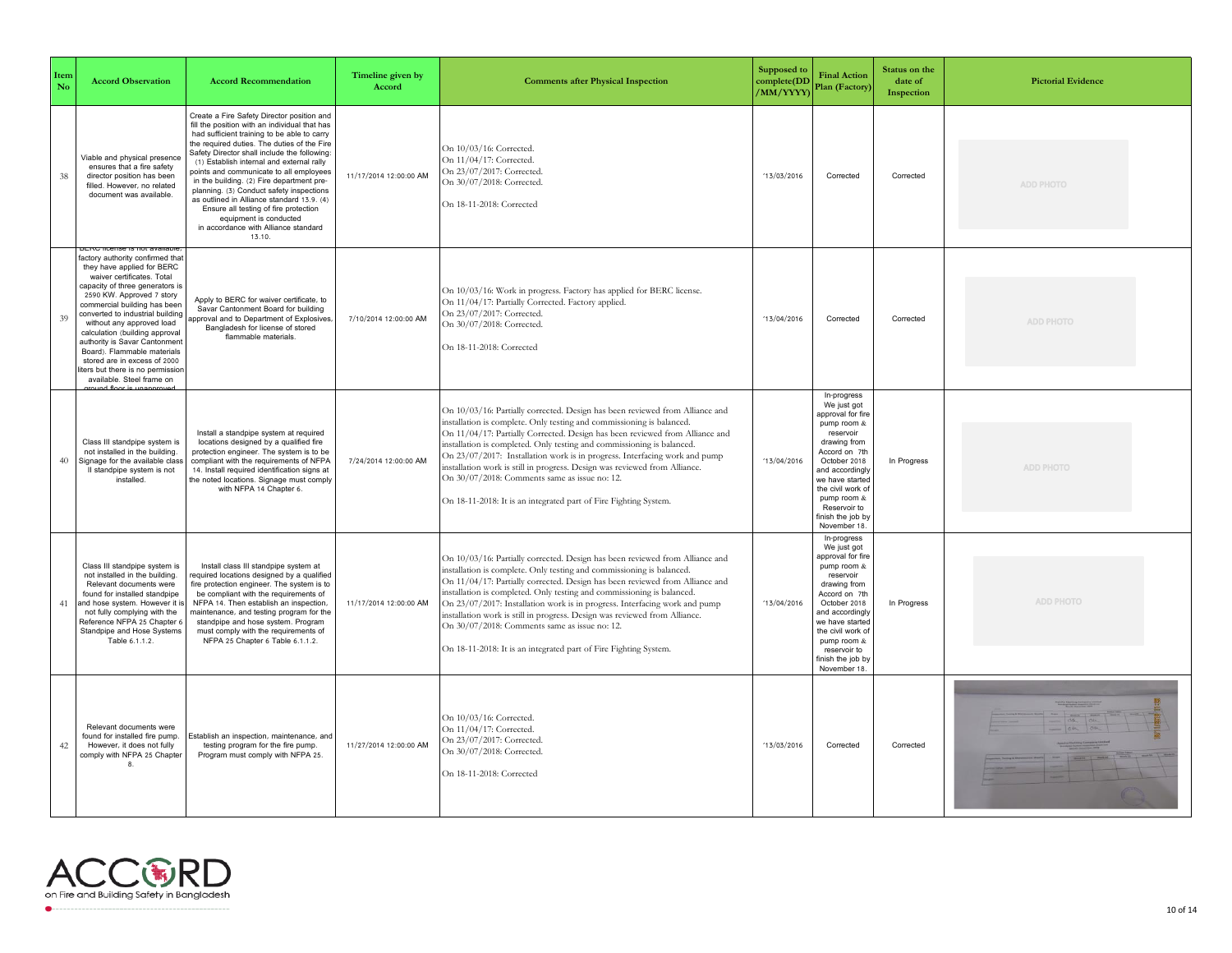| Item<br>No | <b>Accord Observation</b>                                                                                                                                                                                | <b>Accord Recommendation</b>                                                                                                                                                                                                                                                                                                                                                                                                                                                                                                                                                   | Timeline given by<br>Accord | <b>Comments after Physical Inspection</b>                                                                                                                                                                                                                                                                                                                                       | Supposed to<br>complete(DD<br>/MM/YYYY) | <b>Final Action</b><br>Plan (Factory)                                                       | Status on the<br>date of<br>Inspection | <b>Pictorial Evidence</b> |
|------------|----------------------------------------------------------------------------------------------------------------------------------------------------------------------------------------------------------|--------------------------------------------------------------------------------------------------------------------------------------------------------------------------------------------------------------------------------------------------------------------------------------------------------------------------------------------------------------------------------------------------------------------------------------------------------------------------------------------------------------------------------------------------------------------------------|-----------------------------|---------------------------------------------------------------------------------------------------------------------------------------------------------------------------------------------------------------------------------------------------------------------------------------------------------------------------------------------------------------------------------|-----------------------------------------|---------------------------------------------------------------------------------------------|----------------------------------------|---------------------------|
| 43         | Relevant documents were<br>found although they are not<br>established according to<br>Section 13.6.                                                                                                      | Establish written corporate and plant<br>policies on housekeeping to ensure<br>scheduled cleaning for floor, wall, ceiling,<br>supply and return air ventilation systems.<br>Promptly reschedule skipped cleanings.<br>Provide a documented line of authority for<br>authorizing a cleaning delay and<br>rescheduling. As a general rule the<br>maximum tolerable deposit thickness for<br>loose fluffy lint is 13 mm (1/2 in.) over a<br>maximum of 46.5 m2 (500 ft2). Limit dense<br>deposits to 6 mm (1/4 in.) and oil saturated<br>deposits to 3.2 mm $(\frac{1}{8}$ in.). | 2/19/2015 12:00:00 AM       | On 10/03/16: Corrected.<br>On 11/04/17: Corrected.<br>On 23/07/2017: Corrected.<br>On 30/07/2018: Corrected.<br>On 18-11-2018: Corrected                                                                                                                                                                                                                                        | 13/03/2016                              | Corrected                                                                                   | Corrected                              | ADD PHOTO                 |
| 44         | Hot-work permit program is not<br>established yet, although it is<br>required. However, hot-work is<br>not going on in the factory right<br>now                                                          | Develop a hot-work permit program. The<br>program must comply with the<br>requirements of NFPA 51B. In general,<br>this program should address the process<br>of request and approval of authorities,<br>necessary checks prior approval, standby<br>fire watch and fire fighting equipment,<br>sounding of alarm procedure, duration<br>and expiry of permit and re-approval<br>procedures, etc.                                                                                                                                                                              | 11/27/2014 12:00:00 AM      | On 10/03/16: Corrected.<br>On 11/04/17: Corrected.<br>On 23/07/2017: Corrected.<br>On 30/07/2018: Corrected.<br>On 18-11-2018: Corrected                                                                                                                                                                                                                                        | 13/03/2016                              | Corrected                                                                                   | Corrected                              | ADD PHOTO                 |
| 45         | No occupancy certificate<br>available for any building in the<br>factory premises.                                                                                                                       | Apply to Cantonment Board for issuance<br>of occupancy certificate and pursue the<br>matter to expedite.                                                                                                                                                                                                                                                                                                                                                                                                                                                                       | 7/24/2014 12:00:00 AM       | On 10/03/16: Corrected.<br>On 11/04/17: Corrected.<br>On 23/07/2017: Corrected.<br>On 30/07/2018: Corrected.<br>On 18-11-2018: Corrected                                                                                                                                                                                                                                        | 13/03/2016                              | Corrected                                                                                   | Corrected                              | ADD PHOTO                 |
| 46         | New Finding:<br>Areas used for combustible<br>storge are not separated by<br>fire rated construction . Areas<br>include but are not limited to<br>:1st floor finishing section, 6th<br>floor sewing unit | Provide dedecated storage rooms<br>separataed by minimum 1 hr. fire-rated<br>constraction. Where separate storage<br>rooms are not feasible. Provide defined<br>storage arrangments as follows: Maximum<br>height of 2.4m and maximum area of<br>23m2- if sprinkler protected . Maximum<br>areas of unenclosed combustible storage<br>by a minimum clear distance of 3m.                                                                                                                                                                                                       | Within 3 months             | On 10/03/16: Corrected.<br>On 11/04/17: Corrected.<br>On 23/07/2017: In progress. Factory shall follow the recommended store<br>arrangement.<br>On 30/07/2018: Pile dimension area for in process storage is not maintained.<br>On 18-11-2018: Corrected. During follow up inspection they were maintaining<br>defined storage area. Note: Factory shall mark the storage area. | 13/03/2016                              | Corrected<br>We are now<br>naintaining the<br>miscellaneous<br>storage keeping<br>criteria. | Corrected                              | 18/11/2018 11:4           |
| 47         | New Finding:<br>An unused boiler is located<br>near the childcare shed. It is<br>not separated by fire-rated<br>construction.                                                                            | If boiler is to be abandoned as factory<br>claims then remove it entirly. If boiler is to<br>emain for future use. Separate boiler by a<br>minimum 2- hr- rated construction. Seal<br>and /or protect all openings to maintain<br>the required fire separations.                                                                                                                                                                                                                                                                                                               | Within 3 months             | On 10/03/16: Corrected. Day-care room has been shifted.<br>On 11/04/17: Corrected.<br>On 23/07/2017: Corrected. Day-care room has been shifted.<br>On 30/07/2018: Corrected.<br>On 18-11-2018: Corrected                                                                                                                                                                        | 13/03/2016                              | Corrected                                                                                   | Corrected                              | <b>ADD PHOTO</b>          |

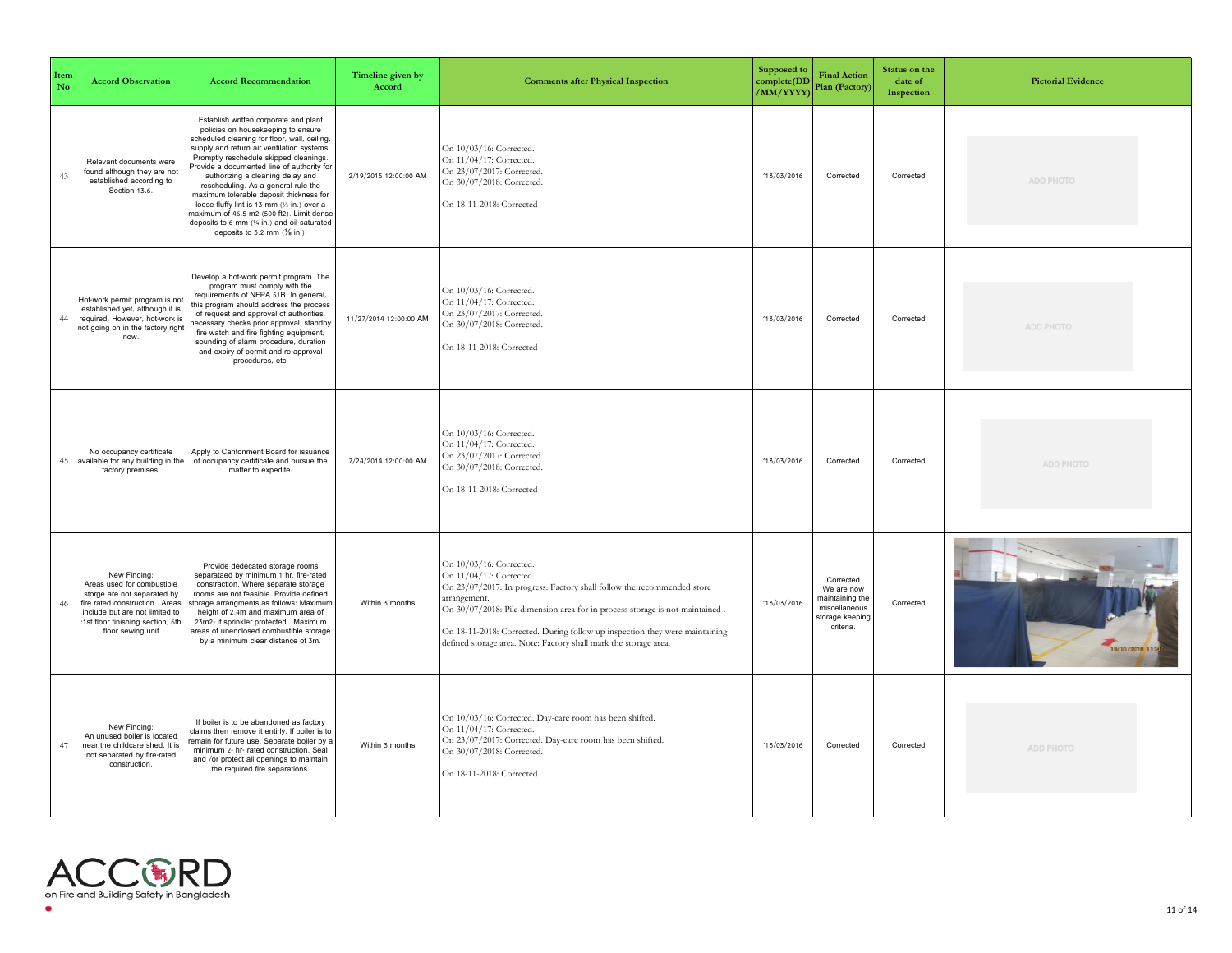| Item<br>No | <b>Accord Observation</b>                                                                                                                                                                                                                                                                                           | <b>Accord Recommendation</b>                                                                                                                                                                                                                                                                                                                                                                                                                                                                                                                                                                                 | Timeline given by<br>Accord | <b>Comments after Physical Inspection</b>                                                                                                                                                                                                                                                                                                                                                                                                                                                                                                                                                                                                                                                                                                                                                      | Supposed to<br>complete(DD<br>/MM/YYYY) | <b>Final Action</b><br>Plan (Factory)                                                                                                                  | Status on the<br>date of<br>Inspection | <b>Pictorial Evidence</b> |
|------------|---------------------------------------------------------------------------------------------------------------------------------------------------------------------------------------------------------------------------------------------------------------------------------------------------------------------|--------------------------------------------------------------------------------------------------------------------------------------------------------------------------------------------------------------------------------------------------------------------------------------------------------------------------------------------------------------------------------------------------------------------------------------------------------------------------------------------------------------------------------------------------------------------------------------------------------------|-----------------------------|------------------------------------------------------------------------------------------------------------------------------------------------------------------------------------------------------------------------------------------------------------------------------------------------------------------------------------------------------------------------------------------------------------------------------------------------------------------------------------------------------------------------------------------------------------------------------------------------------------------------------------------------------------------------------------------------------------------------------------------------------------------------------------------------|-----------------------------------------|--------------------------------------------------------------------------------------------------------------------------------------------------------|----------------------------------------|---------------------------|
| 48         | New Finding : Insufficient<br>anding space. Landing should<br>be provided with the same<br>width in the direction of egress<br>traval as the stair clear width<br>provided at each level and at<br>ntermediate landings that are<br>less than the stair width, shall<br>overall available capacity of<br>the stair. | Modify stair landing to accommodate<br>space for the door leaf to swing without<br>bosing a hazard to occupants. To ensure<br>suffucient landing space, provide<br>vestibules to install fire doors.                                                                                                                                                                                                                                                                                                                                                                                                         | Within 3 months             | On 10/03/16: It was found same as before.<br>Final CAP Timeline: Expired.<br>Committed Timeline: Within 13 April, 2016.<br>On 11/04/17: Not Corrected.<br>On 23/07/2017: In progress.<br>On 30/07/2018: In Progress.<br>On 18-11-2018: Corrected. Factory has modified the stair landing.                                                                                                                                                                                                                                                                                                                                                                                                                                                                                                      | 13/04/2016                              | In progress<br>we are already<br>n the process o<br>re arranging the<br>fire doors and<br>will be<br>completed by<br>30th November<br>2018             | Corrected                              |                           |
| 49         | New Finding: Room used for<br>combustible storage are not<br>separated by Fire-rated<br>costraction                                                                                                                                                                                                                 | Provide dedicated starage rooms<br>separated by minimum 1- hr fire-rated<br>costraction. Where separate storage<br>rooms are not feasible. Provide defined<br>storage areas and limit the storage are<br>arrangement as follows:<br>Maximum height of 2.4m and maximum<br>area of 23m2.<br>If sprinkler protected: maxmimum height<br>of 3.66m2.<br>Separate areas of unenclosed<br>combustible storage by a minimum clear<br>distance of 3m.                                                                                                                                                                | Within 3 months             | On 10/03/16: Work in progress. Factory needs to provide proper fire separation at<br>all rooms used for combustible storage.<br>On 11/04/17: Work in progress. Factory needs to provide proper fire separation at<br>all rooms used for combustible storage.<br>On 23/07/2017: Dedicated store room was found on 1st and 5th floor without any<br>separation with finishing section. Store room was found on ground floor where fire<br>doors were found open through some external sources.<br>On 30/07/2018: It was found same as before.<br>On 18-11-2018: Fire door has been installed but door coordinators were not<br>functional in few places. Magnetic door holder were in house but installation has not<br>been started yet. The bottom gap of fire doors shall be as per standard. | 13/04/2016                              | Corrected<br>We are keeping<br>all the fire door<br>closed                                                                                             | In Progress                            |                           |
| 50         | New Finding: Oil drums<br>located in egress path along<br>washing shed.                                                                                                                                                                                                                                             | Remove oil durms from egress path of<br>separate the oild drums and/ or any other<br>flammable liquied storage by minimum 2-<br>hr. fire rated constraction. Seal and. Or<br>protect all opening to maintain the<br>required fire separations.                                                                                                                                                                                                                                                                                                                                                               | Within 3 months             | On 10/03/16: Corrected. Factory has removed the oil drums.<br>On 11/04/17: Corrected.<br>On 23/07/2017: Factory has provided separate room.<br>On 30/07/2018: Corrected.<br>On 18-11-2018: Corrected                                                                                                                                                                                                                                                                                                                                                                                                                                                                                                                                                                                           | 13/03/2016                              | Corrected                                                                                                                                              | Corrected                              |                           |
| 51         | New Finding in 4th Follow-up:<br>The exterior exit stair is not<br>separated from the building.                                                                                                                                                                                                                     | minimum 2-hr fire-rated construction and<br>The rating of the exterior wall shall extend<br>3.05 m (10 ft.) beyond the ends of the stair<br>structure. Provide minimum 1.5-hr fire<br>rated doors to separate the exit stairs from<br>work areas and other building spaces on<br>all floor levels. Ensure that the fire doors<br>are self-closing, positive latching and that<br>they are provided with fire exit (panic)<br>hardware where serving production floors.<br>If fire doors are required to be held open<br>for functional reasons, provide automatic-<br>closing devices tied to the fire alarm | Within 1 month              | New Finding<br>On 30/07/2018: Not corrected.<br>On 18-11-2018: In progress. Fire door has been installed. Magnetic door holder are<br>in house and factory has informed that they will start installation very soon.                                                                                                                                                                                                                                                                                                                                                                                                                                                                                                                                                                           | '23/08/2017                             | In progress<br>ve are keeping<br>all fire door<br>closed. But<br>nterfacing work<br>s going on and<br>will be<br>completed by<br>30th November<br>2018 | In Progress                            |                           |
| 52         | New Finding in 4th Follow-up:<br>The fire pump room is not<br>provided with adequate fire<br>separation from machine store<br>and egress path.                                                                                                                                                                      | Provide fire pump room with 2 hr rated fire<br>separation when not sprinklered and 1 hr<br>rated fire separation when provided with<br>automatic sprinklers in accordance with<br>NFPA 20<br>Or.<br>Physically separate the pump room from<br>the protected building by a minimum of 50<br>ft. (15.3 m) in accordance with NFPA 20                                                                                                                                                                                                                                                                           | Within 1 month              | New Finding<br>On 30/07/2018: Interfacing of fire door with FACP has not been completed vet.<br>On 18-11-2018: It has been found same as before.                                                                                                                                                                                                                                                                                                                                                                                                                                                                                                                                                                                                                                               | '23/08/2017                             | In progress<br>we are keeping<br>all fire door<br>closed. But<br>nterfacing work<br>s going on and<br>will be<br>completed by<br>30th November<br>2018 | In Progress                            | 18/11/2019 13:19          |

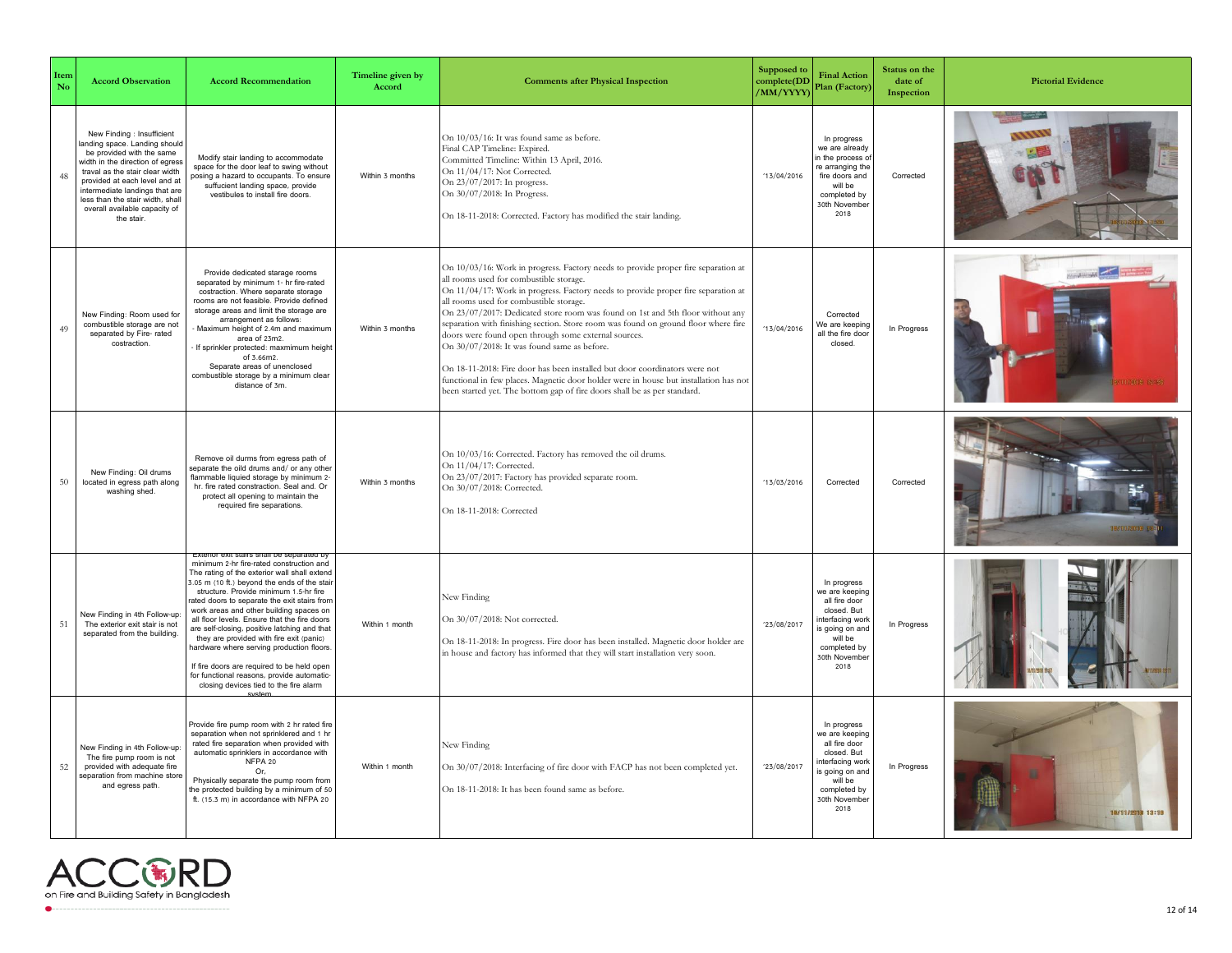| Item<br>No | <b>Accord Observation</b>                                                                                                                                                                        | <b>Accord Recommendation</b>                                                                                                                       | Timeline given by<br>Accord | <b>Comments after Physical Inspection</b>                                                                                                    | <b>Supposed to</b><br>complete(DD<br>/MM/YYYY) | <b>Final Action</b><br>Plan (Factory)                                                                                                                                 | Status on the<br>date of<br>Inspection | <b>Pictorial Evidence</b> |
|------------|--------------------------------------------------------------------------------------------------------------------------------------------------------------------------------------------------|----------------------------------------------------------------------------------------------------------------------------------------------------|-----------------------------|----------------------------------------------------------------------------------------------------------------------------------------------|------------------------------------------------|-----------------------------------------------------------------------------------------------------------------------------------------------------------------------|----------------------------------------|---------------------------|
| 53         | New Finding in 4th Follow-up:<br>Loading/unloading and car<br>parking area is not separated<br>by fire rated construction from<br>the production building (1st<br>floor) and exit stair-1 and 7. | Seal all the unseal penetrations and<br>provide 1.5-hr fire door at the openings<br>(Exits) where necessary to maintain<br>proper fire separation. | Within 1 month              | New Finding<br>On 30/07/2018: In progress.<br>On 18-11-2018: Partially corrected. Fire rated door installation has been almost<br>completed. | '23/08/2017                                    | In progress<br>We are keeping<br>all the fire door<br>closed.<br>Civil work is<br>going on for<br>separetion and<br>will be<br>completed by<br>30th November<br>2018. | In Progress                            |                           |
| 54         | New Finding in 4th Follow-up:<br>Storage was located in exit<br>stair. (Electrical panel board<br>and flower vase)                                                                               | Remove storage from the exit stairs and<br>egress path                                                                                             | Immediately                 | New Finding<br>On 30/07/2018: Electrical panel and storage were found in exit stair enclosure.<br>On 18-11-2018: Corrected.                  | '25/07/2017                                    | Corrected<br>Electrical panel<br>board, flower<br>vase and<br>storage are<br>removed from<br>the exit stair<br>enclosure.                                             | Corrected                              |                           |
| 55         | New Finding in 4th Follow-up:<br>Manual on-off switch is<br>provided for [emergency<br>lighting / exit signage] units.                                                                           | Remove manual on/off switches from<br>[emergency lighting /exit signage] units to<br>prevent them from being switched off                          | Within 1 month              | New Finding<br>On 30/07/2018: Work is in progress.<br>On 18-11-2018: Corrected                                                               | '23/08/2017                                    | Corrected<br>we already<br>removed<br>manual on/off<br>switch from the<br>Emergency<br>Lighting / exit<br>signage.                                                    | Corrected                              | ADD PHOTO                 |
| 56         | New Finding in 4th Follow-up:<br>Unsealed penetrations and<br>openings are located in the<br>exit stair enclosures                                                                               | Seal all penetrations and openings in exit<br>stair enclosure walls to maintain the fire<br>separations.                                           | Within 1 month              | New Finding<br>On 30/07/2018: Unsealed openings have been found in exit stair enclosures.<br>On 18-11-2018: Corrected                        | '23/08/2017                                    | Corrected<br><b>Opening sealed</b><br>in the stair<br>enclosures.                                                                                                     | Corrected                              | 18/11/2018 11:36          |
| 57         | New Finding in 4th Follow-up:<br>Storage was located in the<br>egress path.                                                                                                                      | Keep egress path and stair clear of<br>storage.                                                                                                    | Within 1 month              | New Finding<br>On 30/07/2018: Storage was observed in egress path.<br>On 18-11-2018: Corrected                                               | '23/08/2017                                    | Corrected<br>Egress path and<br>stair are clear<br>from the<br>storage.                                                                                               | Corrected                              | 18/11/2018 11:4           |